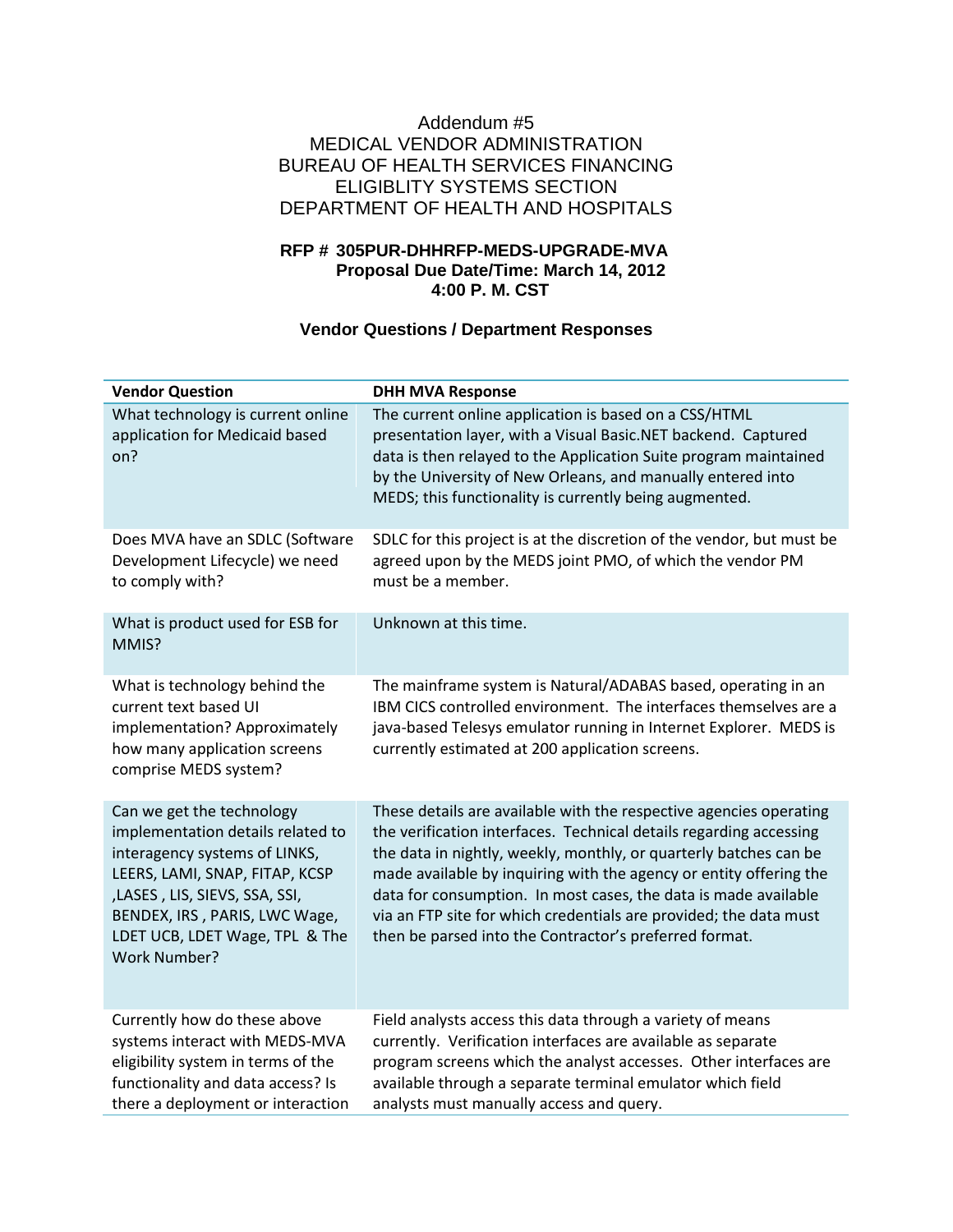snapshot available that depicts it?

| How is current Notices system<br>implemented? Can we get its<br>technical implementation details<br>and the limited integration it has<br>with MEDS in terms of the<br>functionality? | NiAS, or "Notices" was developed by and currently maintained by<br>the University of New Orleans Medicaid Technical Services<br>Contract. It is one of four major ancillary systems to MEDS:<br>Application Suite, the Electronic Case Record, MAS (Resources),<br>and NiAS itself. Data populates from MEDS via DataDirect's<br>Shadow middleware into these ancillary systems, where it is then<br>controlled in SQL form and respective code-behind. NiAS has a<br>direct connection to the DCFS print shop for the printing and<br>mailing of notices to recipients.                                                                                                                                                                       |
|---------------------------------------------------------------------------------------------------------------------------------------------------------------------------------------|------------------------------------------------------------------------------------------------------------------------------------------------------------------------------------------------------------------------------------------------------------------------------------------------------------------------------------------------------------------------------------------------------------------------------------------------------------------------------------------------------------------------------------------------------------------------------------------------------------------------------------------------------------------------------------------------------------------------------------------------|
| Are there businesses processes<br>defined or documented that<br>determine the Eligibility system? If<br>so, how many of them are there?                                               | The MEDS system is currently documented in its entirety. Policies,<br>procedures, and other business processes are documented in the<br>Medicaid Online Policy Manual. This is in addition to the ~23,000<br>business rules that constrain and determine the operation of<br>MEDS. The extent of documentation of these business rules is<br>unknown.                                                                                                                                                                                                                                                                                                                                                                                          |
| What is the solution being used for<br>Master Patient Index (MPI)?                                                                                                                    | Unknown at this time.                                                                                                                                                                                                                                                                                                                                                                                                                                                                                                                                                                                                                                                                                                                          |
| How is the current Resources<br>system implemented and the<br>technology/product used, since it<br>has to be re-designed and<br>integrated with MEDS?                                 | MAS/Resources was developed by and is maintained by the<br>University of New Orleans. It is written in Visual Basic 2003, and<br>operates on a database that is populated by DataDirect Shadow. It<br>is issued by field analysts making a determination of eligibility for<br>long-term-care and D-related Medicaid programs, where assets<br>must be considered as part of the eligibility decision. Analysts<br>enter assets from a "worksheet" based on information obtained<br>from MEDS and the Application Suite, and use the MAS/Resources<br>software to test against current program requirements. This<br>worksheet should be integrated into the MEDS solution. Further<br>details on MAS can be found in the procurement library. |
| Are there any testing tools that are<br>currently in use or procured for<br>testing?                                                                                                  | No; load testing, unit testing, use case scenario trackers, and other<br>such tools related to quality control must be identified and used by<br>the Contractor.                                                                                                                                                                                                                                                                                                                                                                                                                                                                                                                                                                               |
| How is ACA readiness to be<br>demonstrated by January 2013?                                                                                                                           | System functionality will be demonstrated to CMS based on their<br>published technical criteria. CMS will provide written verification<br>of system readiness once it has met their criteria in a technical<br>audit of the Phase 1 deliverables as it relates to ACA readiness.                                                                                                                                                                                                                                                                                                                                                                                                                                                               |
| What if any identity management<br>solution exists within MVA for user<br>authentication and authorization?                                                                           | Currently, Active Directory is available within the Medicaid<br>network domain for account and role management, as well as a<br>role management system developed by the University of New                                                                                                                                                                                                                                                                                                                                                                                                                                                                                                                                                      |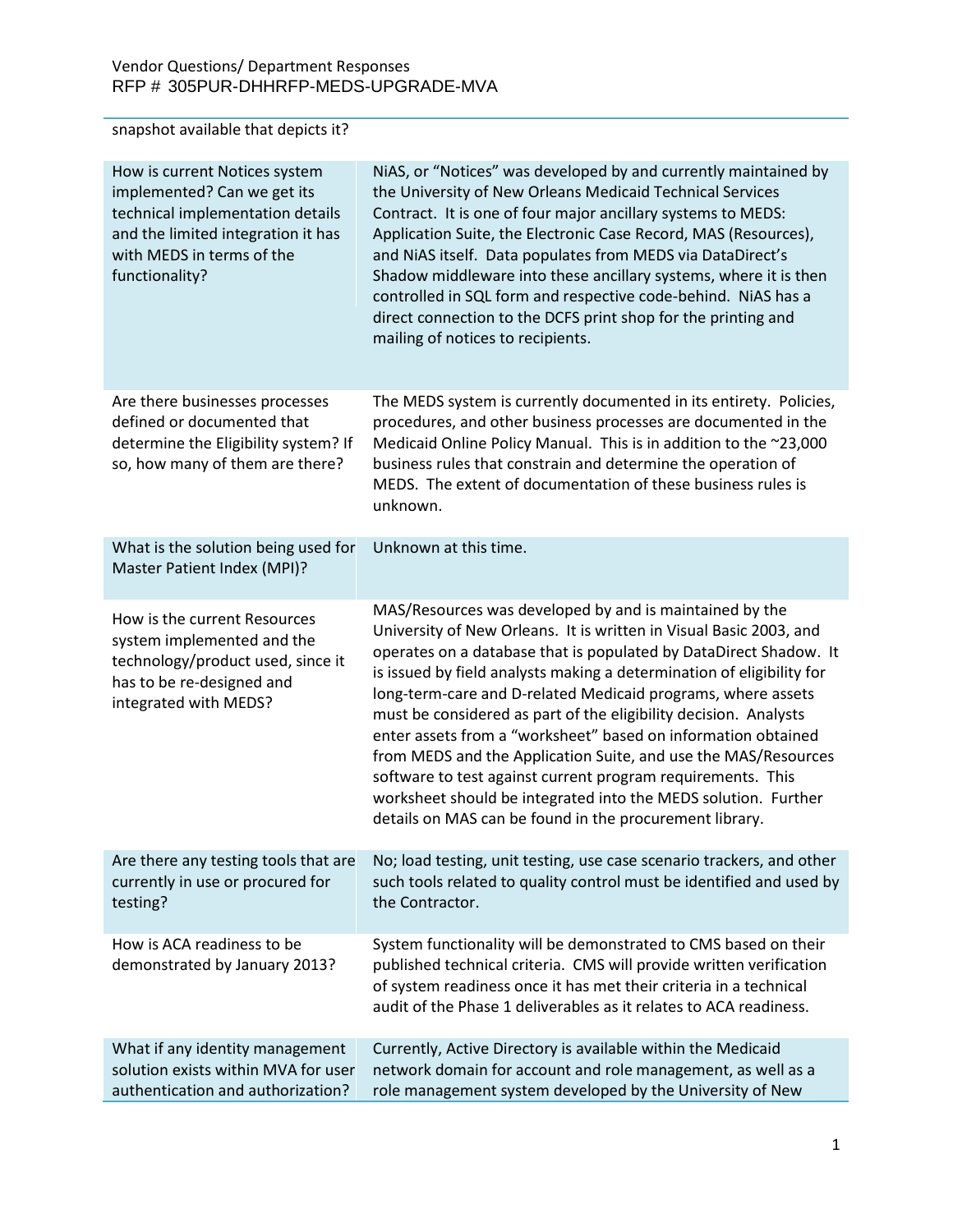|                                                                                                                                                | Orleans. Legacy systems such as the MEDS mainframe and<br>verification interfaces are password-protected. MEDS also has a<br>Security Subsystem that is managed by Eligibility Systems Section<br>staff. Assignment of MEDS RACF user IDs is handled by DCFS IT<br>security staff. |
|------------------------------------------------------------------------------------------------------------------------------------------------|------------------------------------------------------------------------------------------------------------------------------------------------------------------------------------------------------------------------------------------------------------------------------------|
| What is the availability of MEDS<br>Subject Matter Experts throughout<br>the project?                                                          | MEDS SME's will be available throughout the entirety of the<br>project; their availability will be coordinated through the MEDS<br>joint PMO.                                                                                                                                      |
| What reporting tools exist within<br>MEDS?                                                                                                     | This information will be found in the MEDS specification library:<br>http://new.dhh.louisiana.gov/index.cfm/page/1189                                                                                                                                                              |
| Is it possible to review source code<br>for MEDS?                                                                                              | Yes, any and all MEDS source code will be made available to the<br>winning Contractor.                                                                                                                                                                                             |
| Please let us know the count of<br>FTE's currently developing and<br>supporting the legacy system.                                             | Approximately 30 (MVA Eligibility systems and the current<br>maintenance and support contractor')                                                                                                                                                                                  |
| Will it be possible to access the<br>current applications inventory?                                                                           | Yes, though no application inventory tools are provided to the<br>Contractor.                                                                                                                                                                                                      |
| Please share the information<br>related to the 3rd party tools,<br>utilities and libraries being used in<br>legacy application for Scheduling. | AutoSys (ZEKE) and AutoMedia (ZARA) are currently used to<br>support job scheduling.                                                                                                                                                                                               |
| Please share the following<br>information related to the<br>mainframe environment:<br>Triggers/Procedures that<br>exist in Adabas database     | Triggers/procedures can be found in MEDS specification<br>library:<br>http://new.dhh.louisiana.gov/index.cfm/page/1189<br>See link above.<br>None known.<br>See link above.                                                                                                        |
| Any user defined<br>$\overline{\phantom{a}}$<br>algorithm used for the<br>descriptor (Hyper<br>descriptor/index field)                         |                                                                                                                                                                                                                                                                                    |
| Programming and<br>Scripting languages in use<br>other than Natural e.g.<br>Easytrieve, SAS, REXX,<br>Assembler, Syncsort,<br>FileAID etc      |                                                                                                                                                                                                                                                                                    |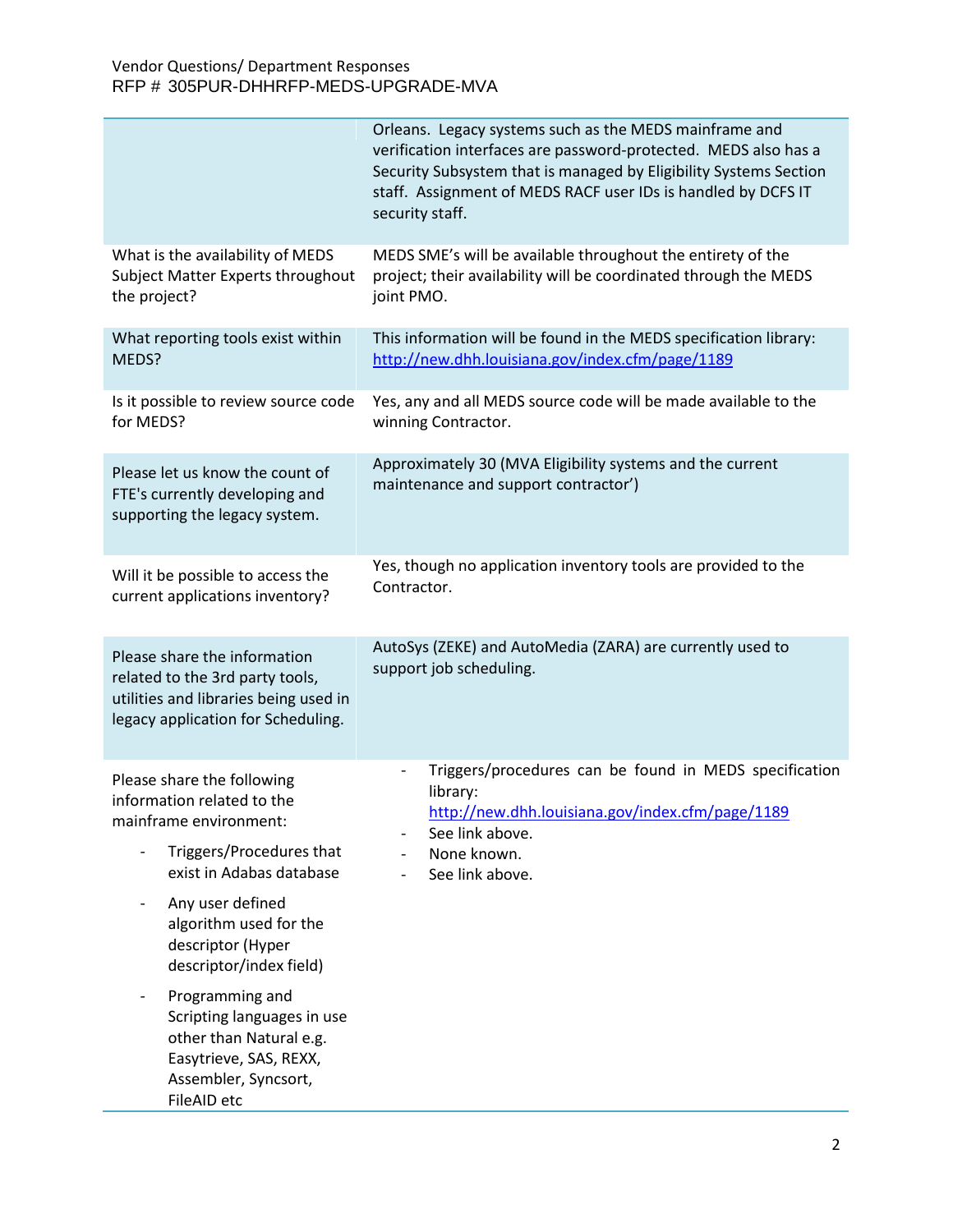| Security<br>(Authorization/Authentica<br>tion) implementation. Is<br>natural security used?                                                                                                                                   |                                                                                                                                                                                                                                                                                                                                                                                                                                          |
|-------------------------------------------------------------------------------------------------------------------------------------------------------------------------------------------------------------------------------|------------------------------------------------------------------------------------------------------------------------------------------------------------------------------------------------------------------------------------------------------------------------------------------------------------------------------------------------------------------------------------------------------------------------------------------|
| In addition to the ADABAS DB are<br>there any other files required to<br>migrate? What about the archived<br>data of DB or files on tapes?                                                                                    | No other files are required to migrate, but contractor must verify<br>the integrity and data hygiene of MEDS records and those ancillary<br>systems that populate with MEDS data via DataDirect Shadow<br>middleware. Any archived data that is part of the original MEDS<br>that is not currently stored on the mainframe will need to undergo<br>ETL and be included in the new solution; this is expected to be<br>little to no data. |
| Are there any Proprietary<br>encryption / decryption,<br>compression / decompression<br>logic implemented within the<br>code?                                                                                                 | No.                                                                                                                                                                                                                                                                                                                                                                                                                                      |
| Please share the following<br>information:<br>the number of Online<br><b>Screens</b><br>the number of batch<br>programs                                                                                                       | This info will be found in the MEDS specification library:<br>http://new.dhh.louisiana.gov/index.cfm/page/1189                                                                                                                                                                                                                                                                                                                           |
| the number of JCL's /<br>Procedures<br>the number of Master files<br>used(VSAM/Sequential)<br>the number of                                                                                                                   |                                                                                                                                                                                                                                                                                                                                                                                                                                          |
| Jobs/Reports by<br>periodicity                                                                                                                                                                                                | Yes, any and all MEDS source code will be made available to the                                                                                                                                                                                                                                                                                                                                                                          |
| Is source code available for all the<br>executables?                                                                                                                                                                          | winning Contractor.                                                                                                                                                                                                                                                                                                                                                                                                                      |
| Would the State consider an<br>alternative solution to the .net<br>architecture/Visual Studio<br>programming platform? Would<br>the State consider an alternative<br>solution to the hosting<br>requirements contained in the | The state is not able to accommodate extensions due to the time-<br>sensitive nature of this project. Given that, the state wishes to<br>point out that Microsoft Visual Studio is required for custom<br>software development and as code behind; while this is usually<br>accompanied by .NET, .NET itself is not a requirement.                                                                                                       |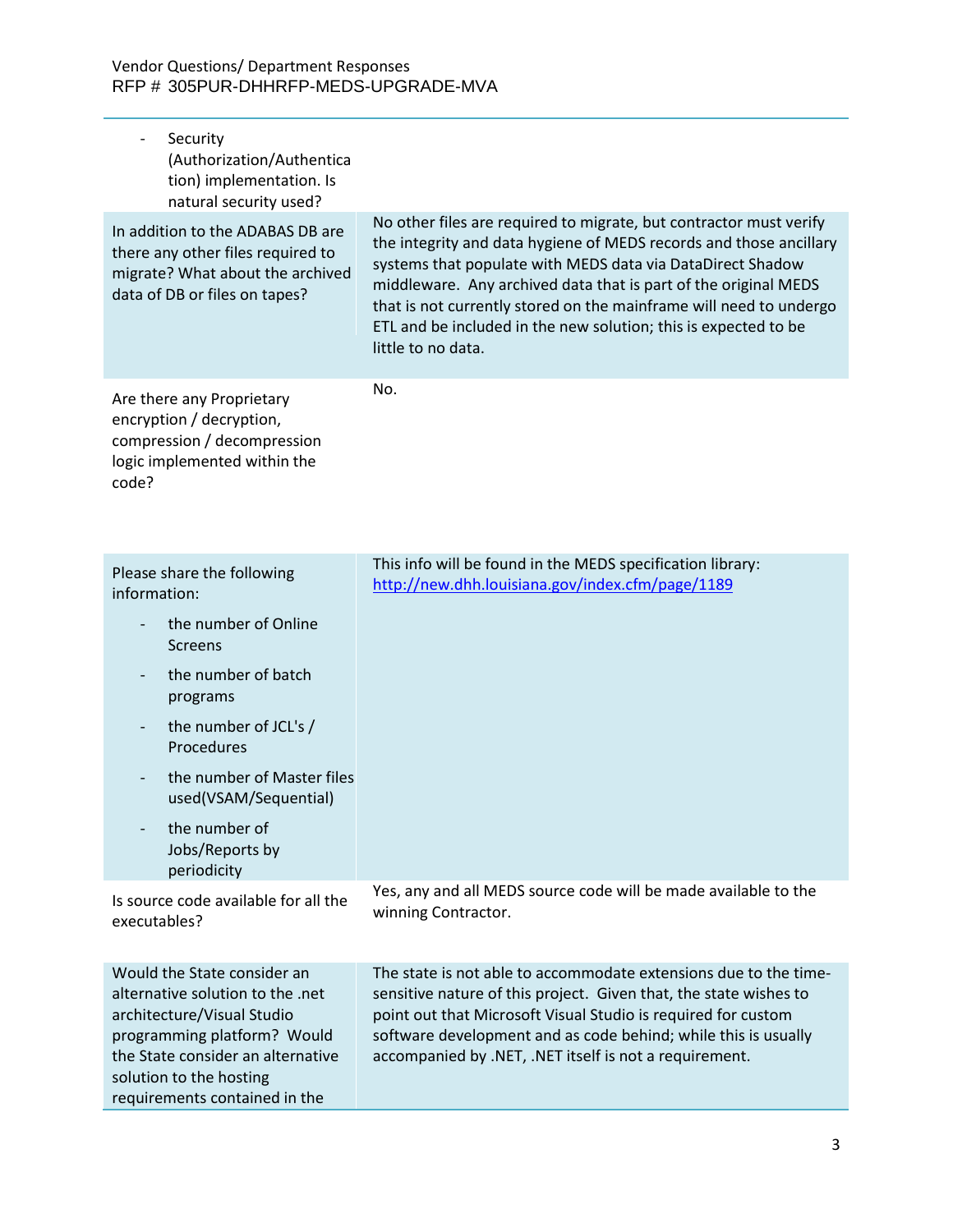| RFP? If so will the State grant a six<br>week extension to the proposal<br>due date?                                                                                                                                                                                          |                                                                                                                                                                                                                                                                                                                                                                                                |
|-------------------------------------------------------------------------------------------------------------------------------------------------------------------------------------------------------------------------------------------------------------------------------|------------------------------------------------------------------------------------------------------------------------------------------------------------------------------------------------------------------------------------------------------------------------------------------------------------------------------------------------------------------------------------------------|
| Can you tell me the scope of this<br>project?                                                                                                                                                                                                                                 | Please refer to the deliverables descriptions in the RFP for this<br>information.                                                                                                                                                                                                                                                                                                              |
| Can DHH confirm that while offsite<br>work (still within the US) is<br>allowed under this RFP, no work<br>can be completed offshore?                                                                                                                                          | Offsite work is allowed; the major requirement that must be met is<br>that the core project team, especially members of the joint PMO<br>MUST be on site. There are no restrictions on support staff.                                                                                                                                                                                          |
| What is the budget for this<br>project?                                                                                                                                                                                                                                       | The currently budgeted amount for the project is \$20M, but this is<br>a placeholder until proposals are submitted. The \$20M figure is<br>based on guidance DHH MVA received through the RFI process for<br>the enhancements in the SOW.                                                                                                                                                      |
| Can you please share design<br>details of current Transaction<br>Management?                                                                                                                                                                                                  | This info will be found in the MEDS specification library:<br>http://new.dhh.louisiana.gov/index.cfm/page/1189                                                                                                                                                                                                                                                                                 |
| What is the number of Master files<br>used(VSAM/Sequential)                                                                                                                                                                                                                   | This info will be found in the MEDS specification library:<br>http://new.dhh.louisiana.gov/index.cfm/page/1189                                                                                                                                                                                                                                                                                 |
| Does MVA have standards and<br>frameworks like auditing,<br>exception handling, logging,<br>messaging for managing and<br>monitoring processes?                                                                                                                               | This info will be found in the MEDS specification library:<br>http://new.dhh.louisiana.gov/index.cfm/page/1189                                                                                                                                                                                                                                                                                 |
| Is there an existing ETL tool which<br>can be reused or whose licenses<br>can be extended?                                                                                                                                                                                    | There is currently no ETL tool in use by DHH MVA; contractor will<br>have to implement a tool of their choice as appropriate to<br>migrating existing records into the new architecture.                                                                                                                                                                                                       |
| Is there an existing Data Cleansing<br>tool which can be reused or whose<br>licenses can be extended?                                                                                                                                                                         | There is currently no Data Cleansing or other data hygiene related<br>tool in use by DHH MVA.                                                                                                                                                                                                                                                                                                  |
| Are there data masking<br>requirements for the non-<br>production environments. How is<br>the masking handling today and<br>can it be extended to the future. If<br>there is no existing capability, then<br>is there are requirement to<br>purchase a data masking solution? | All development and operations currently operate behind a<br>firewalled intranet domain. This is satisfactory for meeting HIPAA<br>requirements, so long as any staff working on the project also sign<br>confidentiality agreements and perform PHI data best practices.<br>As such, no data masking is required in development environments<br>so long as they fall under the purview above. |
| How much of history data is<br>required to be migrated. Example:<br>1 year of history would mean that<br>only patients that have had an                                                                                                                                       | The contents of all records must be migrated in their entirety.                                                                                                                                                                                                                                                                                                                                |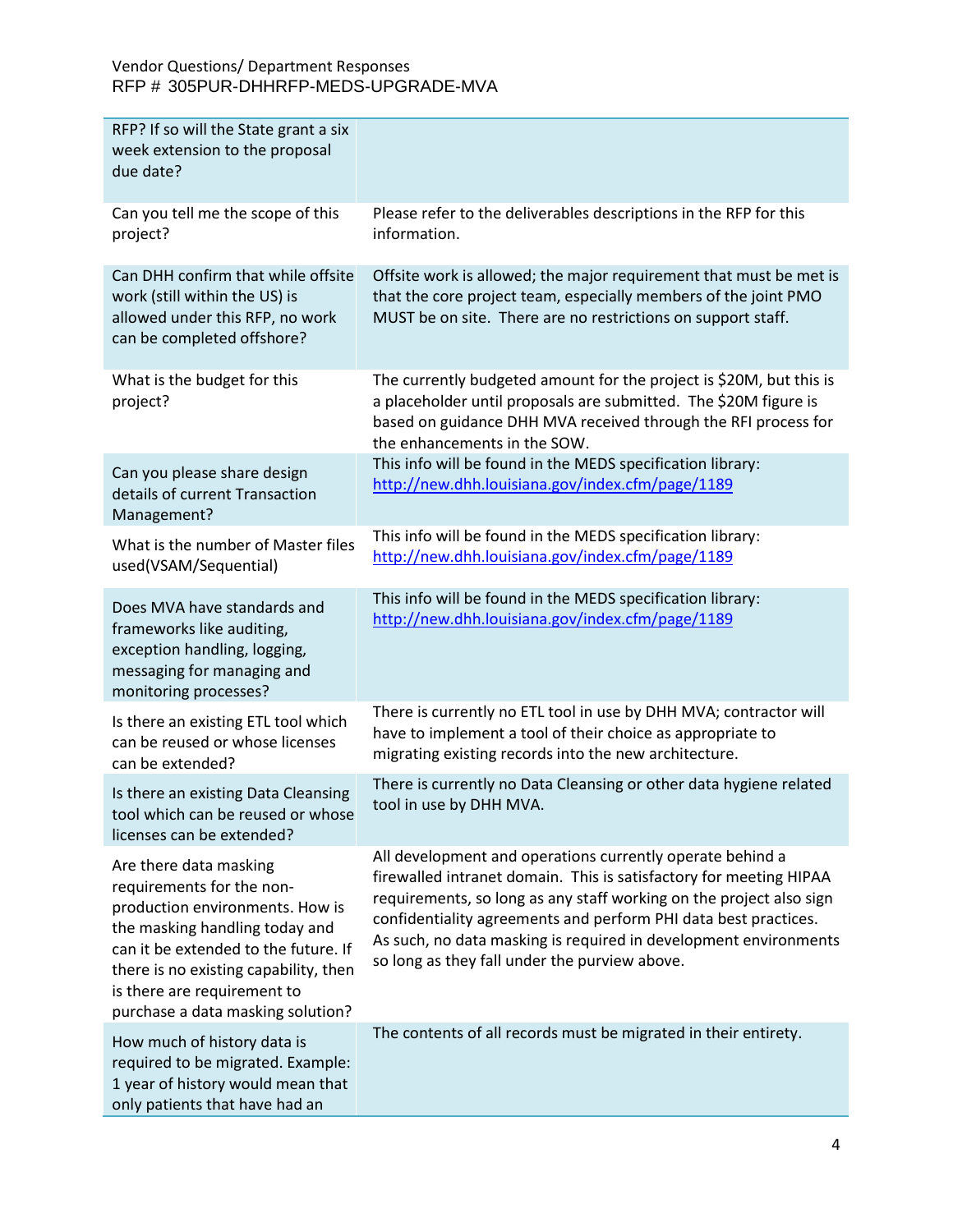| interaction in the last 1 year or<br>later and their interactions of the<br>last 1 year would be migrated.                                                                                                                                                                                                                                                                                |                                                                                                                                                                                                                                                                                                                                                                                                                                                                                                   |
|-------------------------------------------------------------------------------------------------------------------------------------------------------------------------------------------------------------------------------------------------------------------------------------------------------------------------------------------------------------------------------------------|---------------------------------------------------------------------------------------------------------------------------------------------------------------------------------------------------------------------------------------------------------------------------------------------------------------------------------------------------------------------------------------------------------------------------------------------------------------------------------------------------|
| If all of history data is NOT<br>required to be migrated, is there<br>are requirement to build a data<br>archive in SQL Server or an<br>alternate system?                                                                                                                                                                                                                                 | No separate archive is required.                                                                                                                                                                                                                                                                                                                                                                                                                                                                  |
| Is there any requirement to<br>migrate content or unstructured<br>data i.e. BLOB's, CLOB's, multi-<br>byte characters, word/pdf<br>documents, photographs, scanned<br>documents etc?                                                                                                                                                                                                      | Currently, MEDS data is all in the Natural/ADABAS format. The<br>Electronic Case Record maintained by UNO contains unstructured<br>data related to Medicaid eligibility. If cost-effective, the<br>Contractor may wish to Migrate this content into their solution<br>rather than integrate with it as an independent Case Activity Log.<br>ECR documents are indexed by recipient SSN and Name.                                                                                                  |
| For all large scale transformation<br>programmes, in our experience a<br>dedicated performance testing<br>environment is also essential<br>Can you please confirm if there is a<br>dedicated performance testing<br>environment?                                                                                                                                                          | A variety of performance environments exist for both MEDS and its<br>related ancillary systems currently being used. Load testing and<br>other performance characteristics may be done in these<br>environments. Additionally required testing environments may be<br>established as deemed appropriate by the Contractor.                                                                                                                                                                        |
| Can you please share any known<br>issues with the Data quality to<br>help estimate for modifying the<br>business logic for Data quality<br>issues?                                                                                                                                                                                                                                        | Data quality is sufficient for Natural/ADABAS operation, and<br>related access via DataDirect Shadow middleware. No known<br>quality issues exist.                                                                                                                                                                                                                                                                                                                                                |
| To estimate for the code retrofit<br>during transformation, we would<br>like to get some information about<br>• Amount and rate of<br>changes in the MEDS<br>system - how many<br>production releases per<br>year, number of<br>production fixes per year<br>etc<br>The current ongoing<br>٠<br>projects that could impact<br>the MEDS replacement<br>programme directly or<br>indirectly | MEDS is currently maintained by a contractor. Change<br>٠<br>requests to MEDS functionality are routed through this<br>contractor who performs the updates as necessary during<br>the contract window. There are several updates in<br>developments at any given time, without a planned,<br>staggered release cycle.<br>The MMIS replacement is also being conducted during this<br>project's execution, and as mentioned in the RFP, MEDS<br>and MMIS may ultimately integrate their ESB layer. |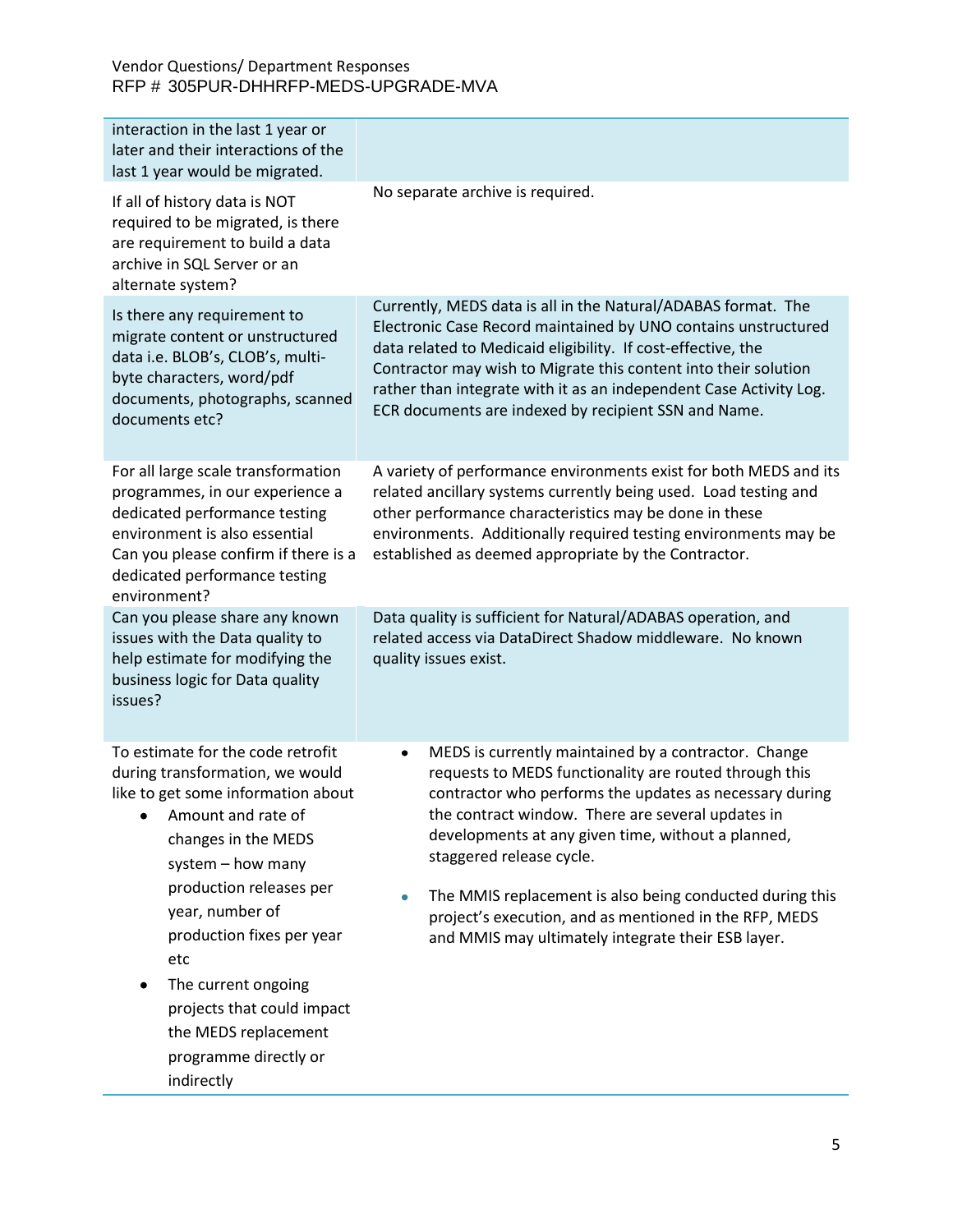Please share the full technology stack information for the legacy application covering all products, tools, utilities, libraries etc along with their vendor and version. E.g.

- Programming Natural  $\bullet$ Version ?, Cobol (if any), Assembler (if any), Rexx (if any) etc
- Components of Natural Construct, Predict etc with version
- Database ADABAS Version?
- Transaction Processing -CICS TS V3.2
- Security RACF, ACF2, TopSecret etc
- Scheduling CA-7, OPC, Control-M etc
- Output Management (Report Archiving and Viewing portal) – IBM RMDS, ASG View Direct etc
- Report writing Natural, Easytrieve, SAS, Batch File AID etc
- Sorting DFSort, Syncsort etc
- Template based Bill Formatting – IBM CSF etc
- Mainframe Integration  $\bullet$ Data Direct Shadow (Components of Shadow and their versions – z/Services, z/Presentation, z/Direct..), CICS Gateway etc

This info will be found in the MEDS specification library: <http://new.dhh.louisiana.gov/index.cfm/page/1189>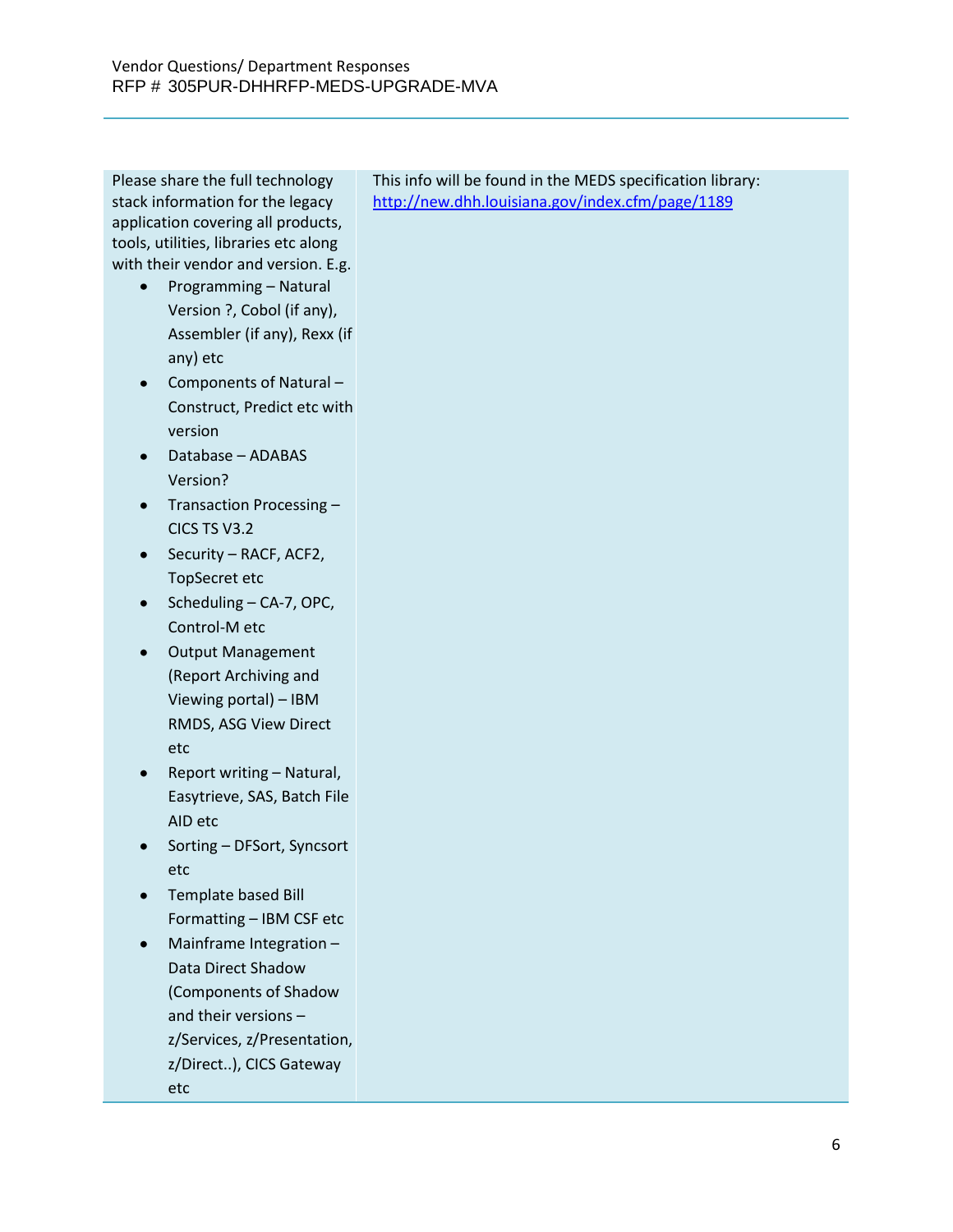| Domain specific libraries /<br>$\bullet$<br>packages $-$ e.g. Tax<br>calculation libraries,<br><b>Address Validation</b><br>package etc                                                                                                                                     |                                                                                                                                                                                                                                                                                                                                                                                                     |
|-----------------------------------------------------------------------------------------------------------------------------------------------------------------------------------------------------------------------------------------------------------------------------|-----------------------------------------------------------------------------------------------------------------------------------------------------------------------------------------------------------------------------------------------------------------------------------------------------------------------------------------------------------------------------------------------------|
| What systems management and<br>monitoring products are being<br>used at MVA for monitoring .net<br>applications and servers?                                                                                                                                                | .NET applications and their server performance are monitored<br>using Microsoft IT Infrastructure Spotlight                                                                                                                                                                                                                                                                                         |
| What if any hardware standards<br>are there for servers and storage?<br>Virtualization?                                                                                                                                                                                     | Please see the technical requirements Appendices VI and VII<br>attached to the RFP                                                                                                                                                                                                                                                                                                                  |
| What technology is the portal to<br>which notices need to be posted<br>built in?                                                                                                                                                                                            | Currently, notices are physically mailed to recipients, after they<br>have been converted to .PDF format and transmitted to the DCFS<br>print shop. Within the ECR system (written in Visual Studio .NET<br>2010, SQL 2008, and FileNet) they are stored as .TIFF images.<br>Digital documents are not currently shown to recipients, but this<br>functionality should be included in the new MEDS. |
| What technology does current<br><b>Medicaid Application System use</b><br>to interface with Natural /<br>Adabas?                                                                                                                                                            | <b>DataDirect Shadow</b>                                                                                                                                                                                                                                                                                                                                                                            |
| Can DHH provide additional detail<br>as to the MDM tool chosen to<br>integrate with the upgraded MEDS<br>solution?                                                                                                                                                          | Not at this time; the Contractor's PM will be included on these<br>discussions as they develop with the joint PMO.                                                                                                                                                                                                                                                                                  |
| For required changes to MEDS, can<br>DHH confirm if they are part of the<br>vendor scope of work for this RFP,<br>or if they will be undertaken by<br>the current maintenance team?                                                                                         | Maintenance of the current MEDS will be conducted by the MEDS<br>maintenance contractor, not the Contractor selected as a result of<br>this RFP. The contractor is only responsible for maintaining their<br>solution for the duration for the contract.                                                                                                                                            |
| Can DHH please clarify if a<br>completed Disaster<br>Recovery/Business Continuity Plan<br>is required with submission of the<br>proposal or can a description of<br>the deliverable be included in the<br>proposal since the actual<br>deliverable is due 30 days after the | Submitted proposals should reflect the state schedule of<br>deliverables in section 2.2.10; a completed COOP plan is not<br>required as part of submission.                                                                                                                                                                                                                                         |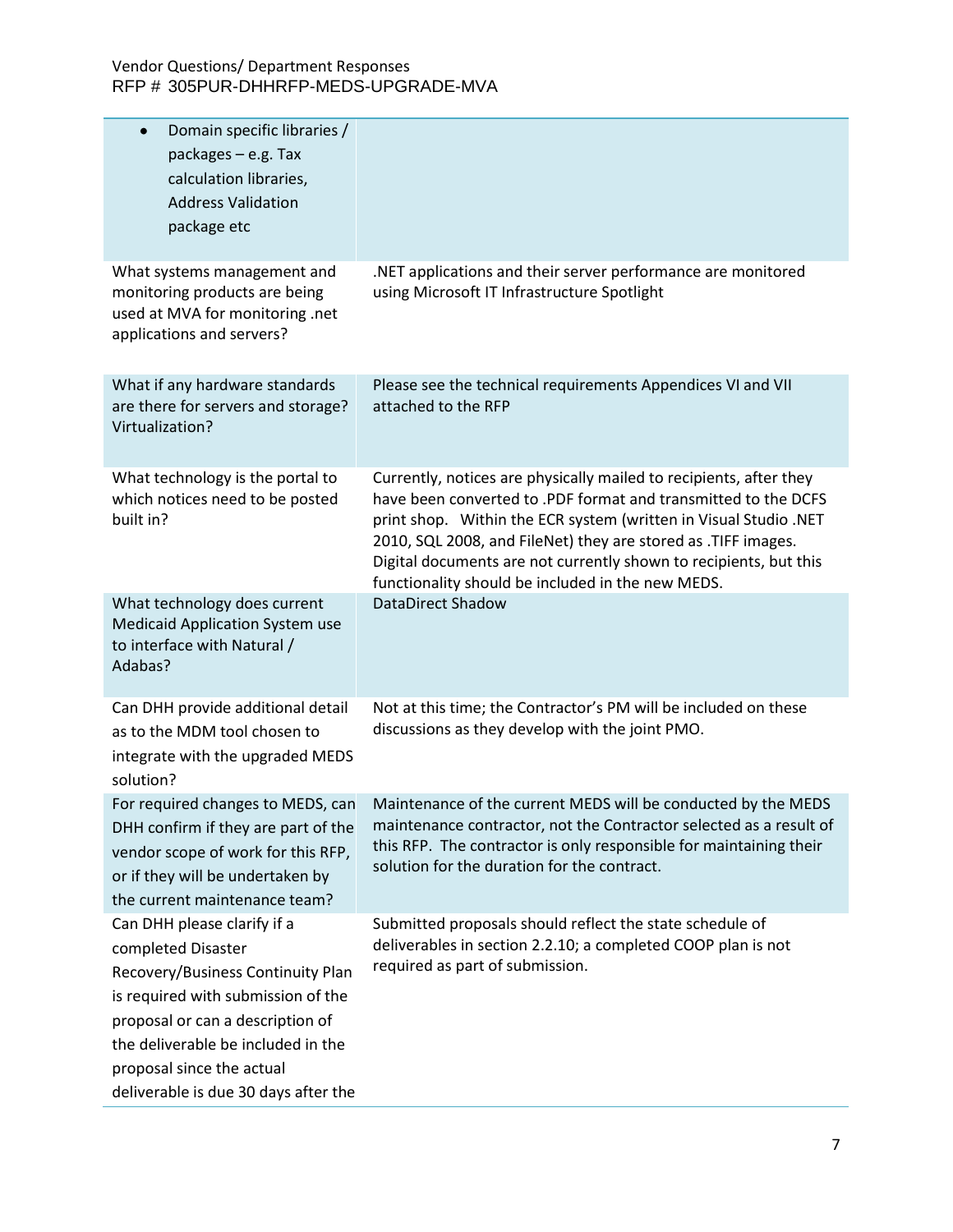| contract is signed according to<br>section 2.2.10?                                                                                                                                                                                                                                                                                                                                                                                |                                                                                                                                                                                                                                                                                                                                                   |
|-----------------------------------------------------------------------------------------------------------------------------------------------------------------------------------------------------------------------------------------------------------------------------------------------------------------------------------------------------------------------------------------------------------------------------------|---------------------------------------------------------------------------------------------------------------------------------------------------------------------------------------------------------------------------------------------------------------------------------------------------------------------------------------------------|
| Can DHH elaborate on their<br>vendor requirements for security<br>and vulnerability testing including<br>any software licenses available for<br>the MEDS effort or any software<br>preference for this testing? For<br>example, will the vendor be<br>responsible for completing testing<br>and providing results to DHH or<br>will the vendor be responsible only<br>for fixing defects associated with<br>DHH security testing? | Contractor will be responsible for completing testing and<br>submitting the results to DHH MVA.                                                                                                                                                                                                                                                   |
| Can DHH elaborate on their<br>approach to load and performance<br>testing including any software<br>licenses available for the MEDS<br>effort or any software preference<br>for this testing?                                                                                                                                                                                                                                     | DHH MVA has no current software preferred for load testing;<br>Contractor should recommend a solution with their submitted<br>proposal.                                                                                                                                                                                                           |
| Can DHH clarify that the June 30,<br>2013 date listed under "timeframe<br>of Phase 1" is a checkpoint for<br>Phase 1 moving to UAT to provide<br>adequate testing time to meet the<br>October 1, 2013 implementation<br>date included in the Federal<br>guidelines?                                                                                                                                                               | Yes, confirmed.                                                                                                                                                                                                                                                                                                                                   |
| Can DHH provide the number of<br>notices to be included in the new<br>notices engine and also indicate<br>the number of notices, if any,<br>where redesign is expected as part<br>of this RFP?                                                                                                                                                                                                                                    | There are expected to be 20 categories of notices available for<br>automation; the specifics of each notice are a function of the<br>Medicaid program(s) participated in, and the specific context of<br>the recipient. DHH MVA is imagining that notices are generated as<br>a series of relevant modules, rather than as discrete notice types. |
| Can DHH provide the products<br>that will be used for ESB services<br>for both the MMIS project as well<br>as the DHH enterprise tool?                                                                                                                                                                                                                                                                                            | The exact product is not known at this time. Contractor will be<br>involved in this dialogue within the joint PMO.                                                                                                                                                                                                                                |
| In section 2.2.2, the RFP notes that<br>the contractor is responsible for<br>delivering training to existing DHH                                                                                                                                                                                                                                                                                                                  | The Contractor will be responsible only for training the DHH<br>Medicaid training staff (less than 20 individuals) that will<br>eventually lead field-based training. The Contractor will not be<br>required to conduct training in the field.                                                                                                    |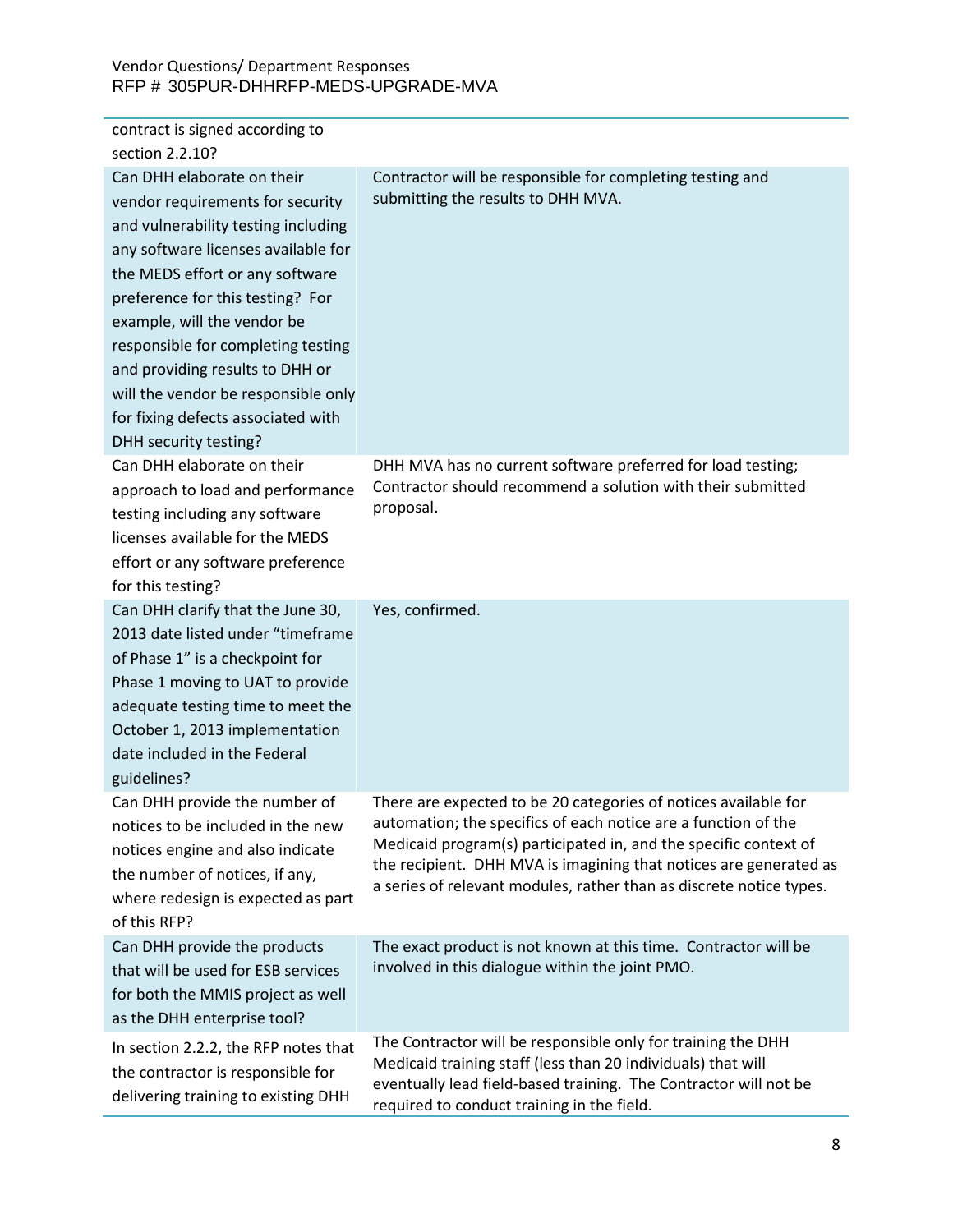| Medicaid staff trainers or their<br>designees. However, in section<br>2.2.4 it is stated the Contractor<br>shall provide training to Eligibility<br>Systems Section staff and/or end<br>users in the use of the new<br>enhanced system.                                                                                                                                                                                            |                                                                                                                                                                                                                                                                                                                                                    |
|------------------------------------------------------------------------------------------------------------------------------------------------------------------------------------------------------------------------------------------------------------------------------------------------------------------------------------------------------------------------------------------------------------------------------------|----------------------------------------------------------------------------------------------------------------------------------------------------------------------------------------------------------------------------------------------------------------------------------------------------------------------------------------------------|
| Can DHH please clarify the<br>requirement regarding the<br>audience group(s) which the<br>contractor is responsible for<br>training?                                                                                                                                                                                                                                                                                               |                                                                                                                                                                                                                                                                                                                                                    |
| Based upon the clarification of the<br>requirement regarding the<br>audience group(s) the contractor is<br>responsible for training, can DHH<br>please provide the number of<br>individuals the audience group(s)<br>consist of?                                                                                                                                                                                                   |                                                                                                                                                                                                                                                                                                                                                    |
| The RFP lists Training as a Phase 1<br>deliverable. Can DHH confirm if<br>training should be a Phase 2<br>deliverable as well?                                                                                                                                                                                                                                                                                                     | Yes; training on new systems shall be ongoing as necessary.                                                                                                                                                                                                                                                                                        |
| Can DHH please confirm the<br>requested duration of software<br>licensing estimates?                                                                                                                                                                                                                                                                                                                                               | All software licenses shall be owned by DHH MVA. Where<br>possible, software licenses should be in perpetuity, without finite<br>duration. For those products that require a finite project life cycle,<br>the cost proposal shall reflect software licenses for a minimum of<br>three years, beginning with their implementation in the solution. |
| On Page 25, it is stated, "the<br>software tools used for Phase 1<br>shall be perpetually licensed to<br>DHH MVA for the life of the<br>system. State reserves the right<br>to purchase software from an<br>existing state contract if pricing is<br>better." However, on page 28,<br>under Design/Development of a<br>Business Rules Engine Logic, it is<br>stated, "Proposers shall include<br>software licensing and other such |                                                                                                                                                                                                                                                                                                                                                    |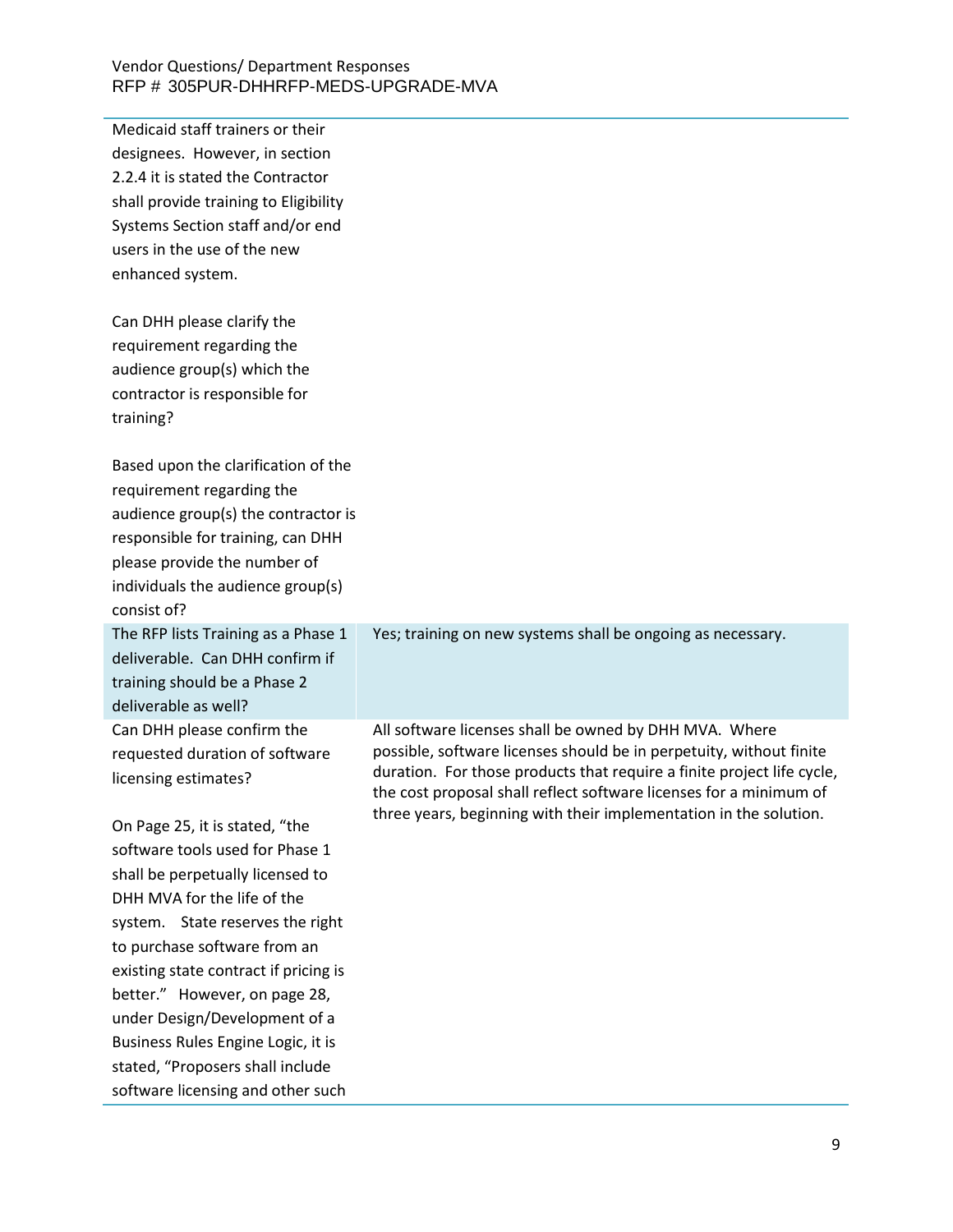| costs for the project's duration in<br>their cost proposals." On page 25,<br>under Design/Development of a<br>Business Rules Engine Logic, it is<br>stated, "Any software tools used<br>for this process shall be licensed to<br>DHH MVA for the life of the<br>system. Should proposers cost<br>perpetual licenses, licenses<br>including maintenance through<br>the duration of the contract<br>period, or licenses including<br>maintenance for the life of the<br>system? If for the life of the<br>system, what "lifetime" should be<br>assumed? |                                                                                                                                                                           |
|-------------------------------------------------------------------------------------------------------------------------------------------------------------------------------------------------------------------------------------------------------------------------------------------------------------------------------------------------------------------------------------------------------------------------------------------------------------------------------------------------------------------------------------------------------|---------------------------------------------------------------------------------------------------------------------------------------------------------------------------|
| The RFP does not include Field<br>Implementation Support services.<br>Can DHH confirm that no field<br>support for implementation is<br>expected to be provided by the<br>vendor?                                                                                                                                                                                                                                                                                                                                                                     | That is correct; support of field staff is addressed with a separate<br>contractor.                                                                                       |
| The RFP states, "The Contractor is<br>responsible for installing all<br>software required for the<br>implementation of the contract<br>and this cost" Can DHH confirm<br>if this includes software that<br>requires root or administrative<br>level access to target servers (e.g.<br>Operating Systems)?                                                                                                                                                                                                                                             | Yes, root level access will be given to the Contractor to install all<br>required software, including operating systems if necessary.                                     |
| Can DHH confirm that the<br>environments that will be hosted<br>at DOA will include Production,<br>User Acceptance Testing, Load<br>Testing, and Training and that<br>other environments will be hosted<br>by the vendor?                                                                                                                                                                                                                                                                                                                             | The ISB will host whatever environments the Contractor deems<br>appropriate, so long as it is capable of running within that<br>environment (see Attachments VI and VII). |
| Can DHH confirm if the<br>"maintenance, upgrades and daily<br>operation of all installed software"                                                                                                                                                                                                                                                                                                                                                                                                                                                    | It will include all systems software, COTS, developed, or otherwise.                                                                                                      |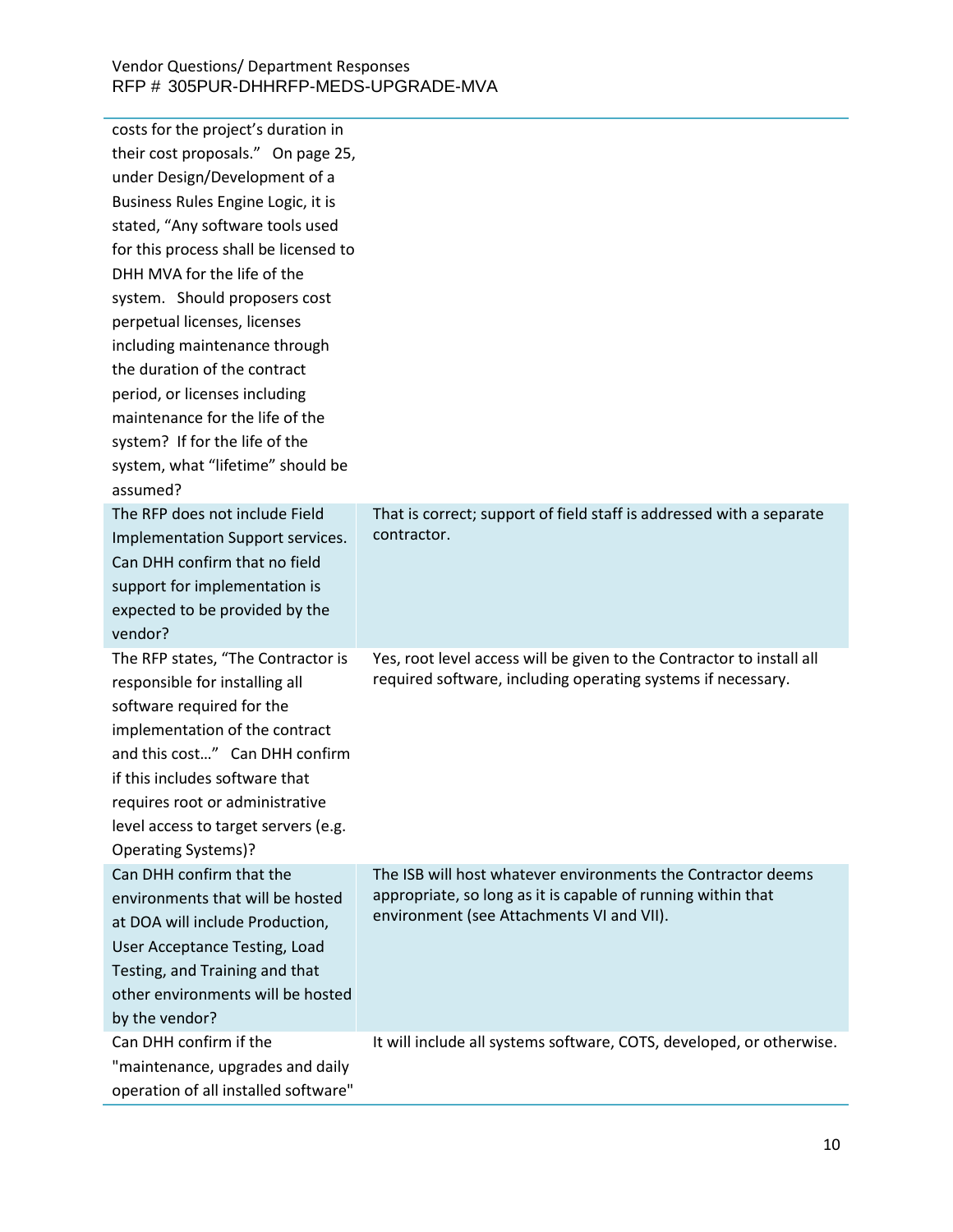| is intended to include               |                                                                                                                                   |
|--------------------------------------|-----------------------------------------------------------------------------------------------------------------------------------|
| system/server software or is the     |                                                                                                                                   |
| intent that the vendor will provide  |                                                                                                                                   |
| these services only for custom       |                                                                                                                                   |
| developed software and COTS          |                                                                                                                                   |
| software provided for the            |                                                                                                                                   |
| application?                         |                                                                                                                                   |
| The RFP states, "The Contractor      | Yes, the entire infrastructure backbone is the Contractor's                                                                       |
| must install and test all hardware,  | responsibility, including if new servers are required to satisfy                                                                  |
| software, and telecommunications     | deliverable requirements.                                                                                                         |
| required to support the contract."   |                                                                                                                                   |
| Is it DHH's intent that the vendor   |                                                                                                                                   |
| will be responsible for all          |                                                                                                                                   |
| infrastructure needs related to the  |                                                                                                                                   |
| RFP? For example, if new physical    |                                                                                                                                   |
| servers are required, is it the      |                                                                                                                                   |
| responsibility of the Contractor to  |                                                                                                                                   |
| take delivery and physically install |                                                                                                                                   |
| the servers at DOA?                  |                                                                                                                                   |
| Does DHH have any preference in      | No preference, so long as it is HIPAA compliant.                                                                                  |
| security software for the account    |                                                                                                                                   |
| creation of internal users?          |                                                                                                                                   |
| Does DHH have any preference in      | No preference, so long as it is HIPAA compliant.                                                                                  |
| security software for the account    |                                                                                                                                   |
| creation of external/citizen users?  |                                                                                                                                   |
| On Page 42, the RFP states, "The     | The Information Services Building (ISB) building will host the                                                                    |
| contractor shall be responsible for  | physical systems.                                                                                                                 |
| procuring, supplying, installing at  |                                                                                                                                   |
| the processing site." Can DHH        |                                                                                                                                   |
| clarify what is meant by 'the        |                                                                                                                                   |
| processing site'?                    |                                                                                                                                   |
| Does DHH expect proposers to         | During contract negotiations, the successful proposer may suggest                                                                 |
| include proposed modifications       | proposed modifications to terms and condition of the contract,<br>however DHH expects the CF-1 language to remain as written. The |
| and clarifications to Terms and      | CF-1 is included with the RFP.                                                                                                    |
| Conditions in their response or will |                                                                                                                                   |
| this occur during contract           |                                                                                                                                   |
| negotiations? If we should           |                                                                                                                                   |
| provide this information as part of  |                                                                                                                                   |
| the response, in what section        |                                                                                                                                   |
| should they be provided?             |                                                                                                                                   |
| On page 49, the RFP states           | Organizational structures here are meant to define key operations                                                                 |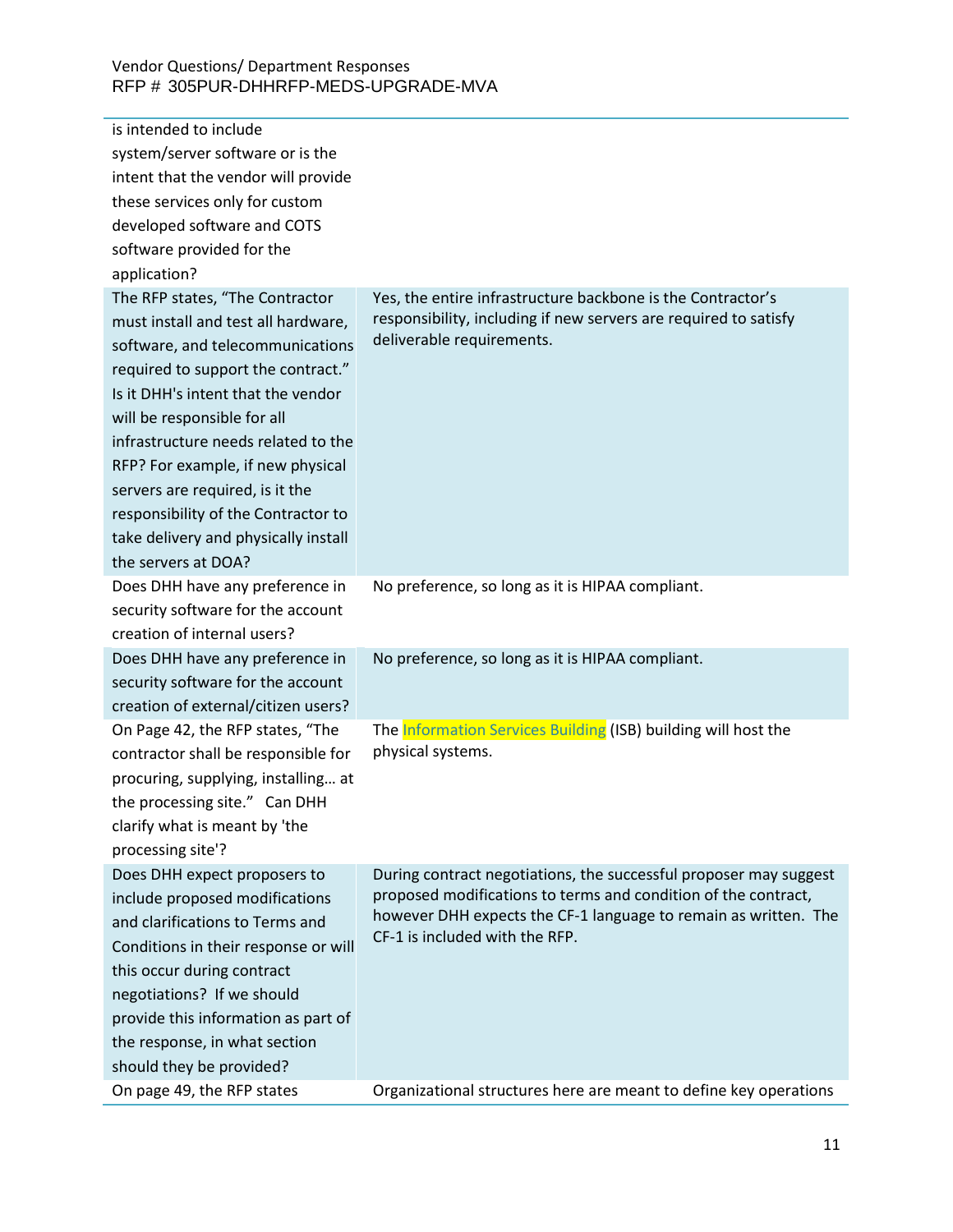| "Provide a written explanation of<br>the organizational structures of<br>both operations and program<br>administration" Can DHH please<br>expand upon what is meant by the<br>term "organizational strategies" ?                                                                                                                                                                                                                                                         | personnel, their role, and relationships of authority in an<br>organization chart.                                                                                                             |
|--------------------------------------------------------------------------------------------------------------------------------------------------------------------------------------------------------------------------------------------------------------------------------------------------------------------------------------------------------------------------------------------------------------------------------------------------------------------------|------------------------------------------------------------------------------------------------------------------------------------------------------------------------------------------------|
| Based upon the definition of<br>"organizational strategies", can<br>DHH elaborate on what are the<br>requirement(s) for the<br>organization strategies services                                                                                                                                                                                                                                                                                                          |                                                                                                                                                                                                |
| the vendor is to provide?                                                                                                                                                                                                                                                                                                                                                                                                                                                |                                                                                                                                                                                                |
| On page 23 of the RFP under the<br>Hosting/Hardware Expectations<br>deliverable, the vendor is asked to<br>note the costs for hardware that<br>will be hosted at DOA ISB and that<br>is needed to support the database,<br>network and rules engine. Could<br>DHH clarify if and where the<br>hardware costs need to be<br>included in the sample cost tables?<br>Do the hardware costs contribute<br>to the total proposal cost that will<br>be used in the evaluation? | Using the sample cost sheet, Contractor shall note where<br>hardware costs are being incurred as a deliverable. These costs<br>are part of the entire project cost proposed by the Contractor. |
| Can DHH please confirm that<br>contract personnel working off-<br>site will be granted access to the<br>DHH network via dedicated DHH<br>VPN Tunnel between the vendor<br>organization and DHH?                                                                                                                                                                                                                                                                          | Yes, VPN access to the secure domain will be granted.                                                                                                                                          |
| Can DHH confirm if the solution<br>will require compliance with NIST<br>SP 800-53 - Recommended<br>Security Controls for Federal<br>Information Systems and<br>Organizations? This is often<br>required if federal funds are uses<br>as a source for the program.                                                                                                                                                                                                        | If CMS requires it, as we expect they will, then yes. This<br>requirement is a function of CMS certification standards however,<br>to be clear.                                                |
| Can DHH confirm if the solution                                                                                                                                                                                                                                                                                                                                                                                                                                          | The solution will not contain any FTI. FTI data is accessed through                                                                                                                            |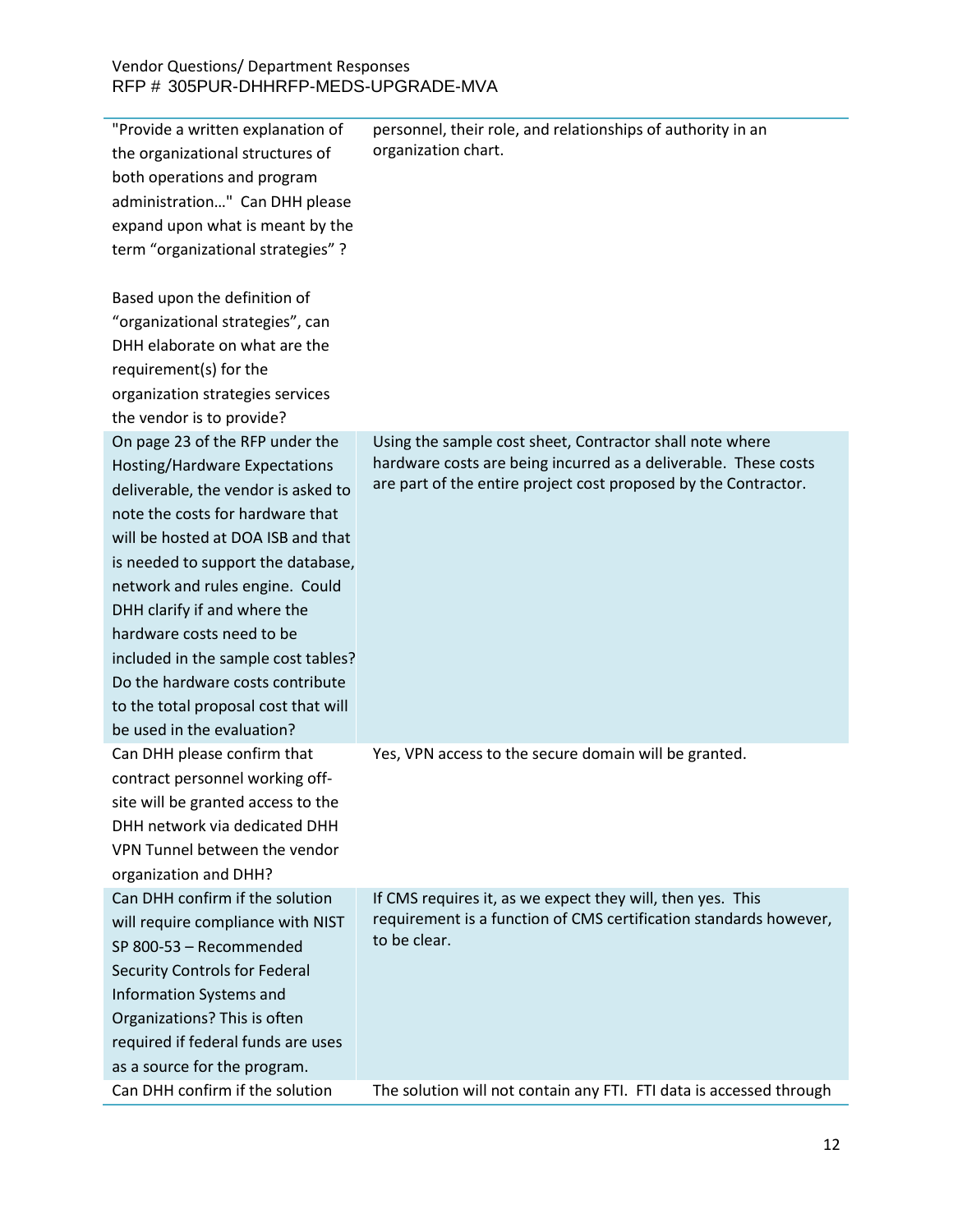| will contain any Federal Taxpayer<br>Information (FTI) and therefore be<br>subject to regulations within<br>Publication 1075, Tax Information<br>Security Guidelines for Federal,<br>State and Local Agencies and<br>Entities? | a separate interface, and is not replicated or stored anywhere in<br>MEDS.                                                                                                                                                                            |
|--------------------------------------------------------------------------------------------------------------------------------------------------------------------------------------------------------------------------------|-------------------------------------------------------------------------------------------------------------------------------------------------------------------------------------------------------------------------------------------------------|
| Can DHH confirm if the solution<br>will contain any personal health<br>information and therefore be<br>subject to HITECH privacy and<br>security guidelines?                                                                   | The solution WILL contain PHI, and be subject to all appropriate<br>privacy and security guidelines.                                                                                                                                                  |
| Can DHH confirm if the system will<br>process any credit card<br>information and therefore be<br>subject to PCI-DSS security<br>standards?                                                                                     | No credit card data will be in the system.                                                                                                                                                                                                            |
| Does DHH have video conference<br>capacities that can be used to<br>facilitate and foster off site team<br>collaboration?                                                                                                      | Yes, to a limited degree.                                                                                                                                                                                                                             |
| Can DHH confirm if on-site space<br>be provided for vendor personnel<br>when located in Baton Rouge? If<br>so, how many spaces will be<br>available for vendor staff?                                                          | On-site space for staff will not be available. DHH MVA will make<br>available conference room facilities however for project updates,<br>demos, etc.                                                                                                  |
| What is the pain for LA DHHS if<br>they are not ready for ACA<br>operations?                                                                                                                                                   | Failure to receive federal certification, and ultimately federal<br>financial participation in the project and/or censures for DHH<br>MVA.                                                                                                            |
| How long does it take to process a<br>eligibility request currently?                                                                                                                                                           | This varies a great deal based on the type of case. C-related<br>eligibility can be processed in as little as a day, while long term<br>care and D-related cases can take weeks to months to determine.<br>Program logic and complexity vary sharply. |
| How many eligibility requests are<br>being processed today?                                                                                                                                                                    | DHH MVA receives approximately 1,200 applications for and<br>approximately 800 renewals of eligibility a day; these are calendar<br>days.                                                                                                             |
| Does LA DHHS have a<br>development environment for<br>creation of the required systems<br>for both contract parts (Part 1                                                                                                      | Contractor will create a development environment hosted at the<br>ISB.                                                                                                                                                                                |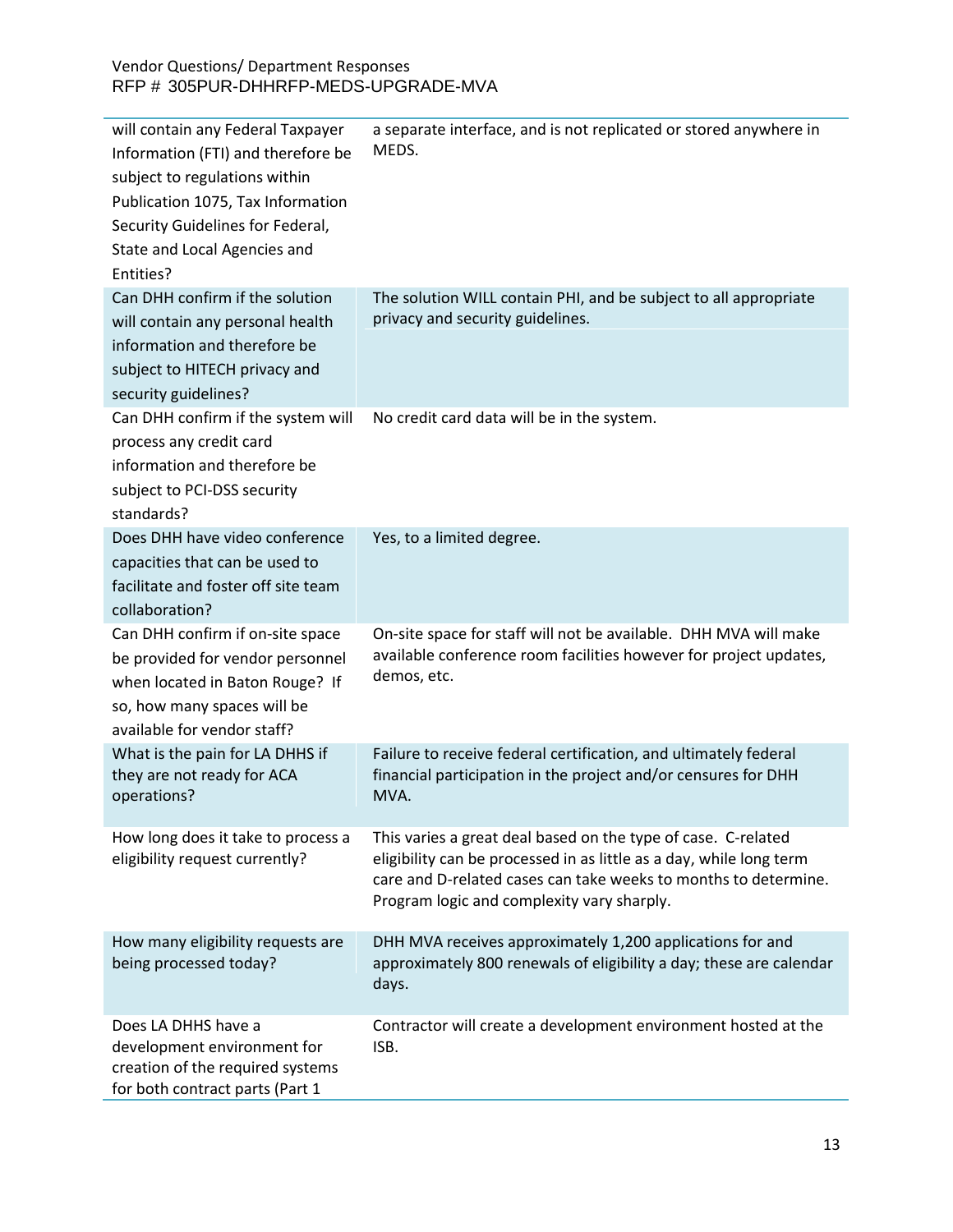| encapsulate, Part 2 New<br>Development) or is development<br>to be done on contractors<br>environment and porting over to<br>DHHS environment upon<br>acceptance?            |                                                                                                                                                                                                                                                                        |
|------------------------------------------------------------------------------------------------------------------------------------------------------------------------------|------------------------------------------------------------------------------------------------------------------------------------------------------------------------------------------------------------------------------------------------------------------------|
| Would development in a cloud<br>environment be acceptable to<br>start development quicker?                                                                                   | No; all development must take place on servers housed at the ISB.<br>This is to guarantee data privacy and confidentiality, as well as<br>DHH MVA licensing requirements.                                                                                              |
| DHHS provided a number of 1500<br>users, please break those down<br>buy user type: full time, part time,<br>occasional)                                                      | Approximately 1,500 FTE Eligibility Analysts and program staff.                                                                                                                                                                                                        |
| Upon completion of Part II -<br>replacement of the existing<br>applications - will the public (non-<br>DHHS employees) have access to<br>and utilize the eligibility system? | The public will only access the eligibility system through the<br>Medicaid Online Application and its associated portal to view case<br>status and activity, or through the Health Insurance Exchange<br>which uses MEDS as a web service for determining eligibility. |
| Does the state have any location<br>preference for delivering the<br>project? Can services be delivered<br>outside U.S?                                                      | Project work can be done off-site, so long as the project<br>management team is able to come to on-site weekly meetings or<br>on an as-needed basis.                                                                                                                   |
| Does the State have any minimum<br>mandatory requirement on the %<br>of contract which needs to be<br>subcontracted as a part of the<br>Hudson/Veteran Initiative?           | While there are no minimum mandatory requirements, reserved<br>points shall be added to the applicable proposers' evaluation score<br>as follows:<br>Proposer Status and Reserved Points                                                                               |
|                                                                                                                                                                              | Proposer is a certified small entrepreneurship: Full amount<br>of the reserved points                                                                                                                                                                                  |
|                                                                                                                                                                              | Proposer is not a certified small entrepreneurship but has<br>engaged one or more certified small entrepreneurships to<br>participate as subcontractors or distributors. Points will be<br>allocated based on the following criteria:                                  |
|                                                                                                                                                                              | the number of certified small entrepreneurships to be<br>utilized;                                                                                                                                                                                                     |
|                                                                                                                                                                              | the experience and qualifications of the certified small<br>entrepreneurship(s); and                                                                                                                                                                                   |
|                                                                                                                                                                              | the anticipated earnings to accrue to the certified small<br>entrepreneurship(s).                                                                                                                                                                                      |
|                                                                                                                                                                              | If a proposer is not a certified small entrepreneurship as<br>described herein, but plans to use certified small                                                                                                                                                       |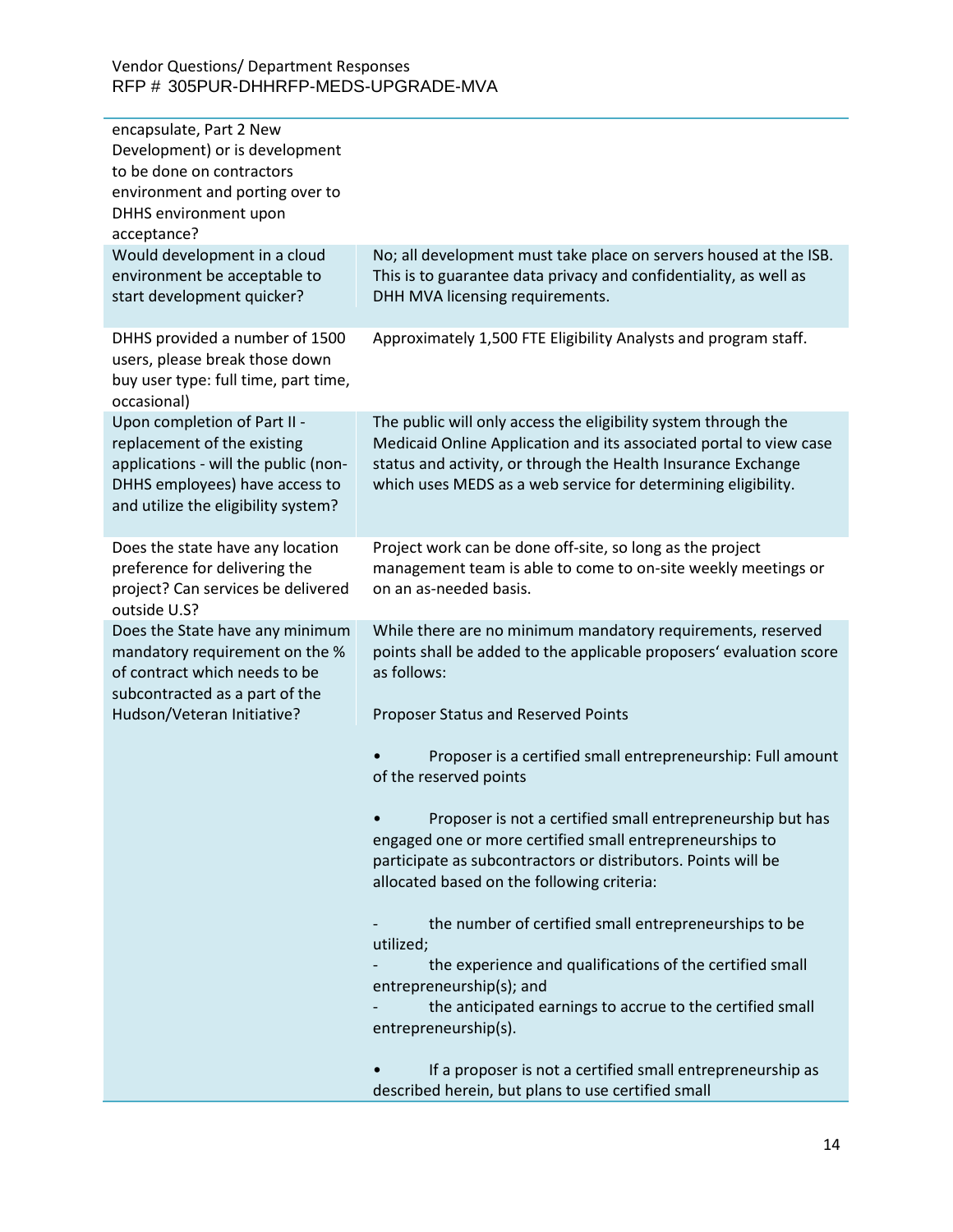| At the Bidder's Conference, the                                                                                                                                                                                                                                           | entrepreneurship(s), proposer shall include in their proposal the<br>names of their certified Veteran Initiative or Hudson Initiative<br>small entrepreneurship subcontractor(s), a description of the work<br>each will perform, and the dollar value of each subcontract.<br>Manual eligibility rules require that analysts consult with a variety |
|---------------------------------------------------------------------------------------------------------------------------------------------------------------------------------------------------------------------------------------------------------------------------|------------------------------------------------------------------------------------------------------------------------------------------------------------------------------------------------------------------------------------------------------------------------------------------------------------------------------------------------------|
| manual process of eligibility<br>determination was mentioned -<br>Can you provide details on what<br>rules are followed by analysts for<br>manual determination and an<br>approximate number of such<br>rules? Are these part of 23,000<br>business rules listed in RFP?" | of software programs and interfaces to render an eligibility<br>determination. The extent to which this is necessary is a function<br>of the particular case type. This solution will consolidate much of<br>this manual functionality into a consolidated business process,<br>achieving automation to the greatest extent possible.                |
| Do the processes entail interacting<br>with a substantial volume of<br>complex rules? Can we assume<br>23,000 as the volume of rules to<br>be implemented? Also can you<br>provide Examples of complex<br>business rules                                                  | The 23,000 business rules are likely not complex by contemporary<br>industry standards. Program logic will likely be able to be<br>condensed into more complex business rules. It is also possible<br>that the overall amount of business logic will increase due to new<br>ACA-related programs.                                                    |
| Do the processes entail extensive<br>routing based on complex business<br>rules?                                                                                                                                                                                          | If the question refers to workflow routing, such as making action<br>items available in an analyst queue for processing, then yes,<br>though it is hoped that as much automation is achieved as<br>possible.                                                                                                                                         |
| Is the migration of data from<br>legacy systems, data integration,<br>data hygiene and infrastructure<br>support in scope of this<br>engagement?                                                                                                                          | Yes.                                                                                                                                                                                                                                                                                                                                                 |
| Does the scope of the RFP include<br>re-engineering/continuous<br>improvement of any of the existing<br>applications (that are already<br>implemented)?                                                                                                                   | No.                                                                                                                                                                                                                                                                                                                                                  |
| Has MVA determined the priority<br>of the processes to be<br>implemented in the first<br>installment or does it plan to carry<br>out a due diligence exercise for the<br>same?                                                                                            | First phase gives priority to achieving compliance with ACA<br>programs using the new MEDS IT architecture.                                                                                                                                                                                                                                          |
| What are the languages other than<br>English, Spanish, and Vietnamese<br>to be supported in To-Be (target)<br>system? Can you explain in bit<br>details the term "culturally<br>sensitive"?                                                                               | These are the only languages planned for inclusion at this time.<br>"Culturally sensitive" refers to customs and colloquialisms being<br>considered as part of an overall communications strategy rather<br>than rote translation, which can unintentionally create barriers to<br>communication.                                                    |
| Does the master data                                                                                                                                                                                                                                                      | No.                                                                                                                                                                                                                                                                                                                                                  |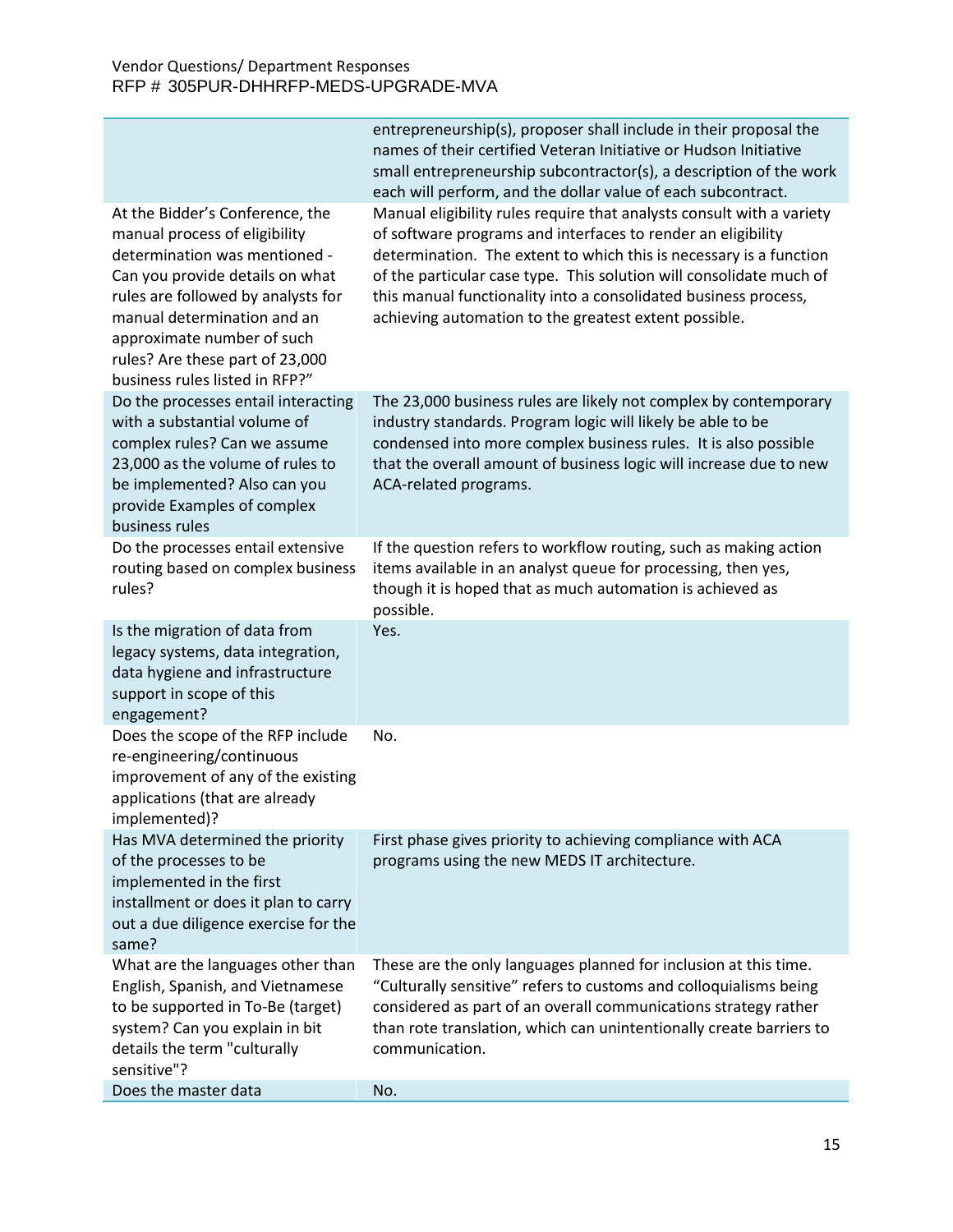| management system, that may be<br>used by the 'To-Be system', |                                                                     |
|---------------------------------------------------------------|---------------------------------------------------------------------|
| already exist?                                                |                                                                     |
| Apart from project management                                 | Not at this time, though the joint PMO (of which the Contractor     |
| related reporting, is there any                               | PM is a member) may implement additional reporting as deemed        |
| other Reporting Requirement?                                  | necessary.                                                          |
| What are the high level processes                             | This info will be found in the MEDS specification library:          |
| that are required to be                                       | http://new.dhh.louisiana.gov/index.cfm/page/1189                    |
| managed/migrated?                                             |                                                                     |
| What are the different types of                               | Refer to the NiAS documentation in the resources library; revised   |
| correspondences that are required                             | documentation will be provided to the Contractor at project         |
| to be implemented (for e.g. Letter,                           | outset.                                                             |
| Fax, Email, etc)?                                             |                                                                     |
| What is the approximate volume                                | There are expected to be 20 categories of notices available for     |
| of the correspondence templates                               | automation; the specifics of each notice are a function of the      |
| needed to be implemented?                                     | Medicaid program(s) participated in, and the specific context of    |
|                                                               | the recipient. DHH MVA is imagining that notices are generated as   |
|                                                               | a series of relevant modules, rather than as discrete notice types. |
|                                                               | Further NiAS information is available within the procurement        |
|                                                               | library.                                                            |
| Is support required for browsers                              | Support is also required for mobile and tablet devices.             |
| other than the following:                                     |                                                                     |
|                                                               |                                                                     |
| * Internet Explorer 7, 8 and 9                                |                                                                     |
| * Mozilla Firefox                                             |                                                                     |
| * Apple Safari for Windows                                    |                                                                     |
| * Google Chrome                                               |                                                                     |
| Is there any existing                                         | DataDirect Shadow. ESB is an open item for consideration.           |
| middleware/SOA implemented                                    |                                                                     |
| now? If not, which ESB is being                               |                                                                     |
| planned to be implemented.                                    |                                                                     |
| All the external systems should                               | Ideally, yes.                                                       |
| communicate with each other via                               |                                                                     |
| the common pathway (SOA). Is                                  |                                                                     |
| this understanding correct?                                   |                                                                     |
| The following is mentioned:                                   | Contractor should make available various "hook-in" points for an    |
|                                                               | MMIS ESB; if the MMIS ESB is not available before the contract      |
| The Contractor will be expected to                            | concludes, then a separate contract will make this a deliverable    |
| create a point of integration within                          | using the existing "hook-in" points. Further guidance will be made  |
| their proposed SOA/ESB and the                                | available as a dialogue within the joint PMO.                       |
| MMIS Service Bus for the purpose                              |                                                                     |
| of publishing and consuming                                   |                                                                     |
| shared services. If the MMIS ESB is                           |                                                                     |
| not available in a timely fashion,                            |                                                                     |
| the Contractor should have                                    |                                                                     |
| alternative plans for independent                             |                                                                     |
| organization of services, while                               |                                                                     |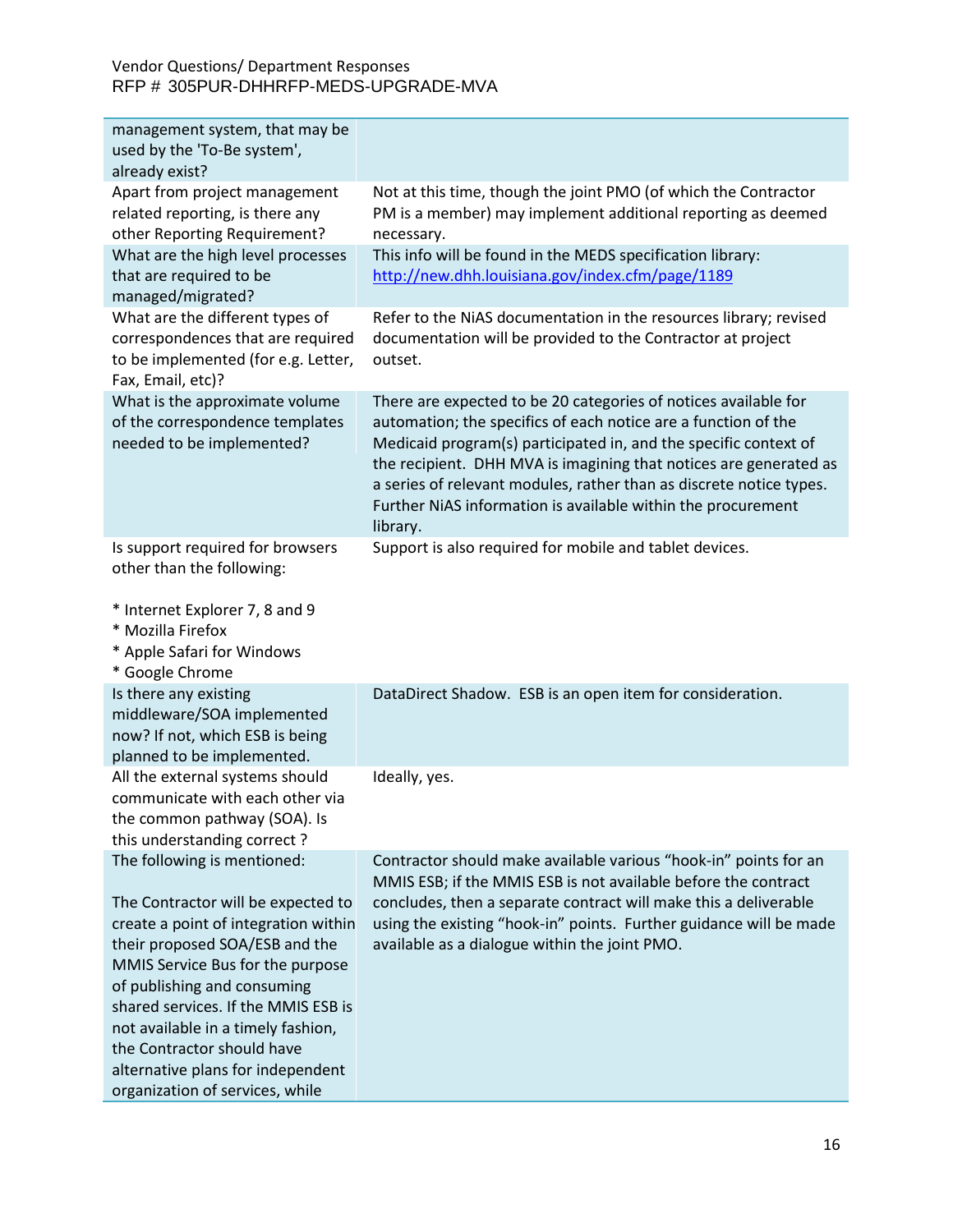| keeping in mind the department's<br>plans to utilize the MMIS Service<br>Bus when it is operational.<br>a) Need to understand the scope<br>and expectation especially for the<br>scenario "If the MMIS ESB is not<br>available in a timely fashion"                                                                                                                                                               |                                                                                                                                                                                                                                                                     |
|-------------------------------------------------------------------------------------------------------------------------------------------------------------------------------------------------------------------------------------------------------------------------------------------------------------------------------------------------------------------------------------------------------------------|---------------------------------------------------------------------------------------------------------------------------------------------------------------------------------------------------------------------------------------------------------------------|
| It is mentioned that:<br>MEDS also passes information to<br><b>Medicaid Management</b><br>Information System (MMIS) on a<br>daily basis to ensure proper claims<br>payment for providers and access<br>to services for the state's Medicaid<br>population.<br>What is the mode of transfer of<br>this data from MEDS to MMIS in<br>existing system? (for e.g. Is it<br>some kind of batch job that runs<br>daily) | Currently this is a batch job. In the future, MVA expects that this<br>information might be shared in real-time through an ESB<br>consolidating MEDS and MMIS.                                                                                                      |
| "Displaying notices on the portal<br>as digital documents" - What are<br>the different format of documents<br>needs to be displayed ? Will it be<br>publicly shared notice board or a<br>customized notice system with<br>multi stake holders and multi level<br>access                                                                                                                                           | Notices are mailed to recipients, and also displayed in digital<br>format in the public online application portal. These notices would<br>also be archived as they currently are in the ECR as a case activity<br>log for internal review my MVA eligibility staff. |
| "Contractor shall note in their<br>technical approach what BI tools<br>they are proposing to use, and<br>how the support and augment<br>existing MEDS reporting tools;<br>preference will be given to de-<br>coupled tools rather than<br>integrated reporting".                                                                                                                                                  | Yes, BI tools are preferred to be de-coupled, but at a minimum,<br>must be consistently applied throughout. For example, reports<br>should all be produced by the same technology and format.                                                                       |
| Would DHH-MVA prefer to have<br>an external (de-coupled) reporting<br>tool that will take care of both the<br>reporting as well as the Business<br>Intelligence part?                                                                                                                                                                                                                                             |                                                                                                                                                                                                                                                                     |
| Additionally, from "ED 10 Core<br>Master" link, could identify                                                                                                                                                                                                                                                                                                                                                    | This info will be found in the MEDS specification library:<br>http://new.dhh.louisiana.gov/index.cfm/page/1189                                                                                                                                                      |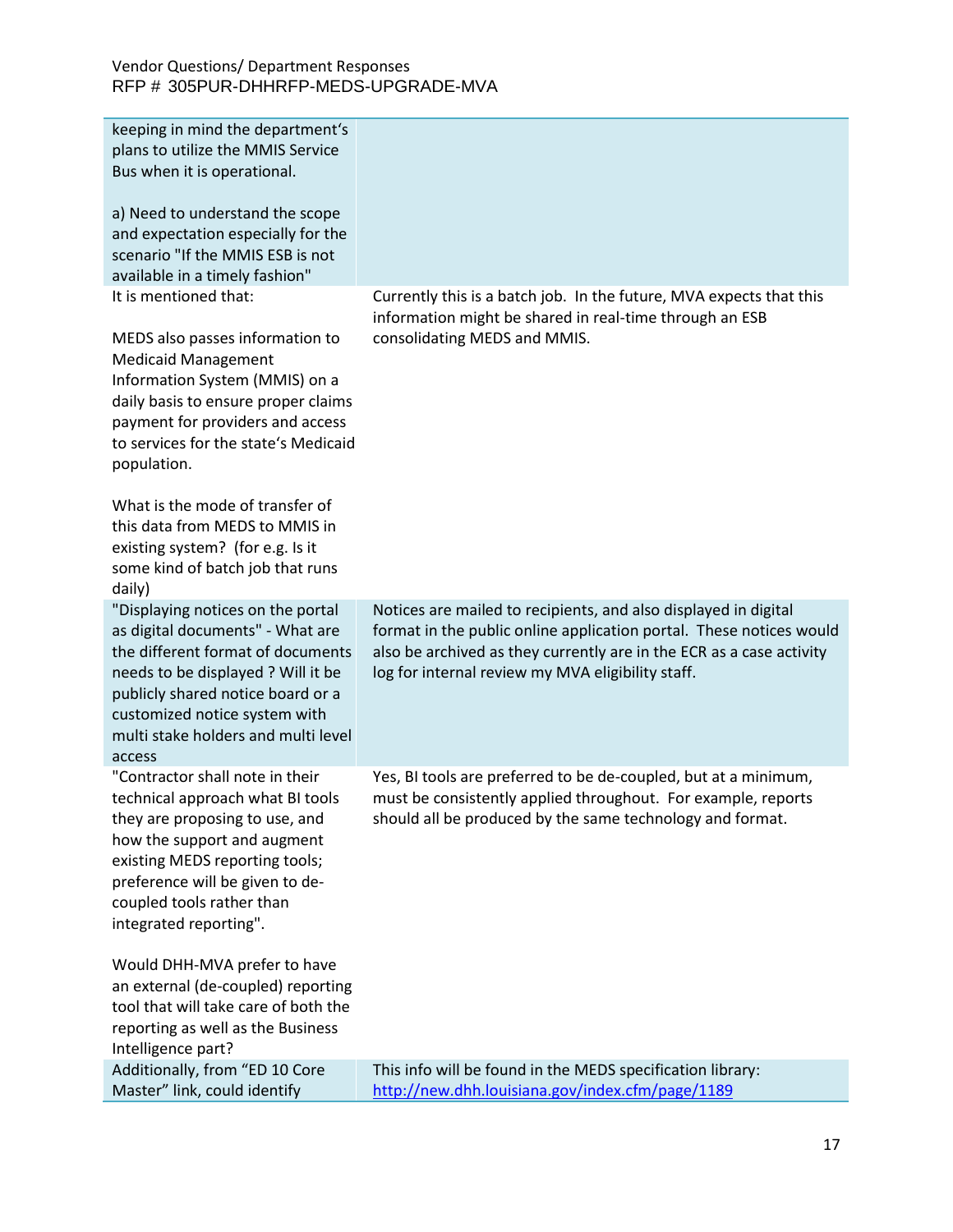| following functionalities            | Otherwise, all processes are candidates for workflows.           |
|--------------------------------------|------------------------------------------------------------------|
| (highlighted in red which could be   |                                                                  |
| potential candidates for             |                                                                  |
| workflows:                           |                                                                  |
| 1. Budget Worksheet (Eligibility     |                                                                  |
| determination seems to be a part     |                                                                  |
| of this module)                      |                                                                  |
| 2. Certification Subsystem           |                                                                  |
| 3. Case Application                  |                                                                  |
| 4. Certification (Eligibility        |                                                                  |
| determination seems to be a part     |                                                                  |
| of this module)                      |                                                                  |
| 3. Person Inquiry (could be a        |                                                                  |
| possible candidate for               |                                                                  |
| Reporting/Search functionality.      |                                                                  |
| Not evident if any workflow          |                                                                  |
| processing is required in this)      |                                                                  |
| 4. Case Inquiry (could be a possible |                                                                  |
| candidate for Reporting/Search       |                                                                  |
| functionality. Not evident if any    |                                                                  |
| workflow processing is required in   |                                                                  |
| this)                                |                                                                  |
| 5. Renewals (could be a possible     |                                                                  |
| candidate for Reporting/Search       |                                                                  |
| functionality. Not evident if any    |                                                                  |
| workflow processing is required in   |                                                                  |
| this)                                |                                                                  |
| 6. Reference table maintenance       |                                                                  |
| (looks like maintenance of look up   |                                                                  |
| data in some key tables)             |                                                                  |
| It is not clear what                 |                                                                  |
| functionalities/processes might be   |                                                                  |
| involved in above. Please share      |                                                                  |
| more information regarding the       |                                                                  |
| functionalities/processes involved   |                                                                  |
| for these and any inter-             |                                                                  |
| dependencies amongst them (i.e.      |                                                                  |
| how do they tie-in with each         |                                                                  |
| other) to be able to identify the    |                                                                  |
| generic high-level workflows.        |                                                                  |
| Please share details on the nature   | They are mostly legacy mainframe systems, accessed either within |
| of interacting systems like CLIENT   | MEDS or through emulator terminal interfaces; a minority of      |
| - DCFS CLIENT, BENDEX etc.           | interfaces are accessed through web sites.                       |
| mentioned in this list? Are all of   |                                                                  |
| these legacy mainframe systems?      |                                                                  |
| Can you tell me if this project has  | No, this is an Information Technology (IT) services project.     |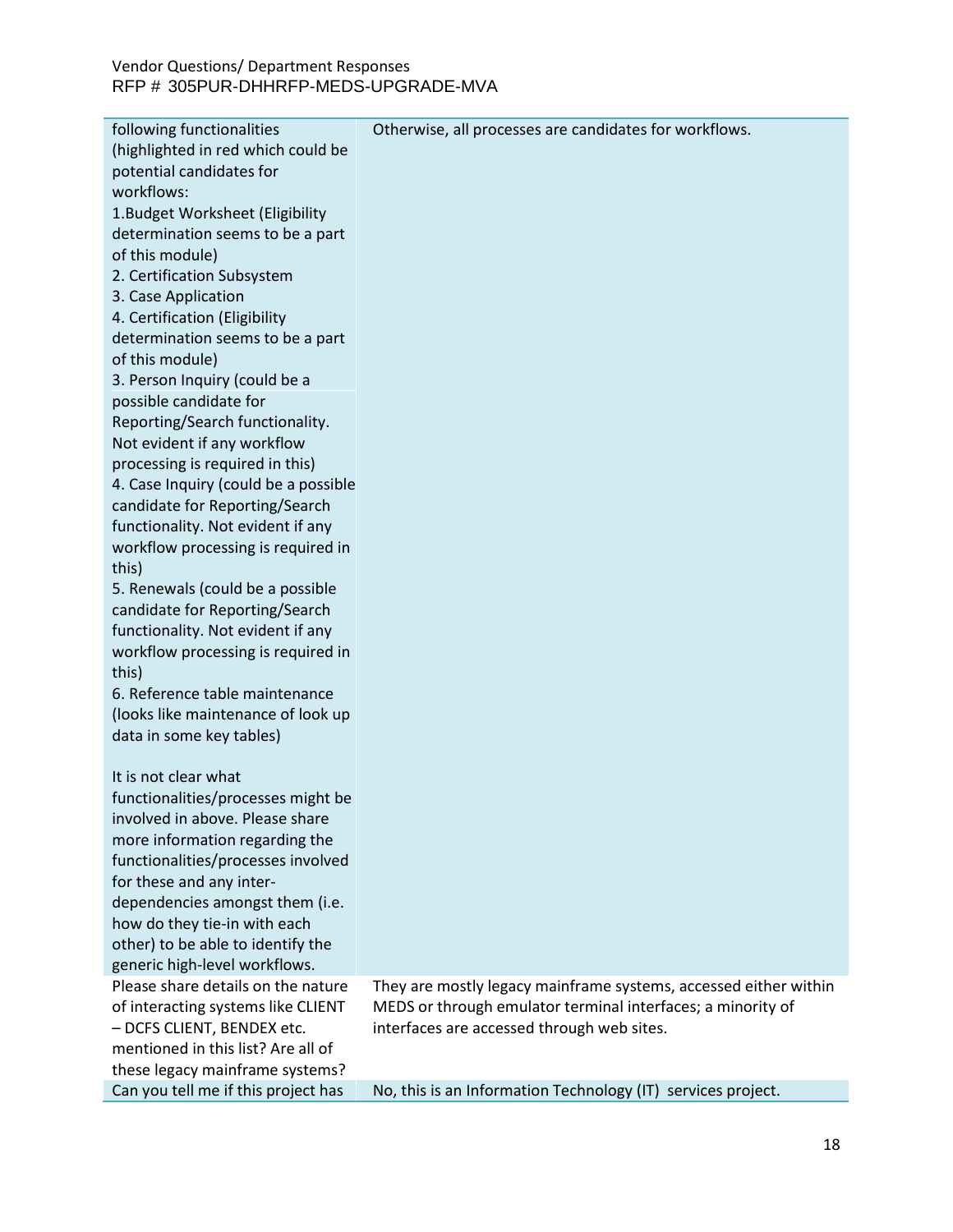| anything to do with construction?                                                                                                                                                                                                                                        |                                                                                                                                                                                                                                                                                                                                                                                                                                                                                                                                                                         |
|--------------------------------------------------------------------------------------------------------------------------------------------------------------------------------------------------------------------------------------------------------------------------|-------------------------------------------------------------------------------------------------------------------------------------------------------------------------------------------------------------------------------------------------------------------------------------------------------------------------------------------------------------------------------------------------------------------------------------------------------------------------------------------------------------------------------------------------------------------------|
| Section 2.1 - Plese provide<br>estimate of the current transaction<br>volume MEDS processes in a<br>day/month?                                                                                                                                                           | During a typical 24-hour period of operation of MEDS, for which<br>the ADDS, UPDATES and DELETES were totaled, there was a grand<br>total of 1,570,308 transactions. This was broken down by 776,711<br>transactions during online hours, and 793,597 during batch<br>processing cycles.                                                                                                                                                                                                                                                                                |
| Section 2.1 4 - Can you share how<br>the state estimated the total of<br>business rules?                                                                                                                                                                                 | It was concluded based on existing documentation of the system.                                                                                                                                                                                                                                                                                                                                                                                                                                                                                                         |
| Section 2.1 7 - Will the state be<br>leveraging a standard data<br>structure and/or standard<br>integration practices with the<br>interagency data exchange?                                                                                                             | Where possible, industry standard best practices must be used. It<br>is incumbent upon the contractor to identify those practices in<br>their proposal.                                                                                                                                                                                                                                                                                                                                                                                                                 |
| Section 2.2 2. Labor - Is it the<br>intent of the state to incorporate<br>the functionality of MAS into the<br>new system or rather redesign<br>MAS as separate application and<br>integrate with the upgraded<br>system?                                                | The intent of the state is for the MAS workflow to be incorporated<br>into MEDS, taking advantage of any efficiencies that might be<br>produced from not having it as a standalone application.                                                                                                                                                                                                                                                                                                                                                                         |
| Section 2.2.3 - What are the<br>planned governance requirements<br>around managing rules within the<br>BRE and who will have access to<br>make changes?                                                                                                                  | Only senior level administrators and their approved designees will<br>have access to business rules and their natural language editing<br>platform. Governance shall be at the discretion of the Medicaid<br>Director.                                                                                                                                                                                                                                                                                                                                                  |
| Section 2.4 - Can you please<br>provide current security<br>infrastructure information (LDAP,<br>Active Directory, etc). As well as<br>provide current version control<br>system?                                                                                        | Currently, Active Directory is available within the Medicaid<br>network domain for account and role management, as well as a<br>role management system developed by the University of New<br>Orleans. Legacy systems such as the MEDS mainframe and<br>verification interfaces are password-protected. MEDS also has a<br>Security Subsystem that is managed by Eligibility Systems Section<br>staff. Assignment of MEDS RACF user IDs is handled by DCFS IT<br>security staff. Natural Change Management (N20) is used by DHH<br>IT staff for program/module movement. |
| Currently the state does not have<br>security implemented at the<br>database (Adabas) level. Data is<br>secured through the Natural<br>Applications. Do you intend to use<br>RACF for access control to<br>mainframe data, or will the access<br>control be done off the | The current MEDS also has a Security Subsystem that is managed<br>by Eligibility Systems Section staff. Assignment of MEDS RACF user<br>IDs is handled by DCFS IT security staff. The new MEDS developed<br>as part of this RFP, which will be off of the mainframe by 2015, will<br>have some version of role-based security as recommended by the<br>Contractor and adopted by the joint PMO.                                                                                                                                                                         |